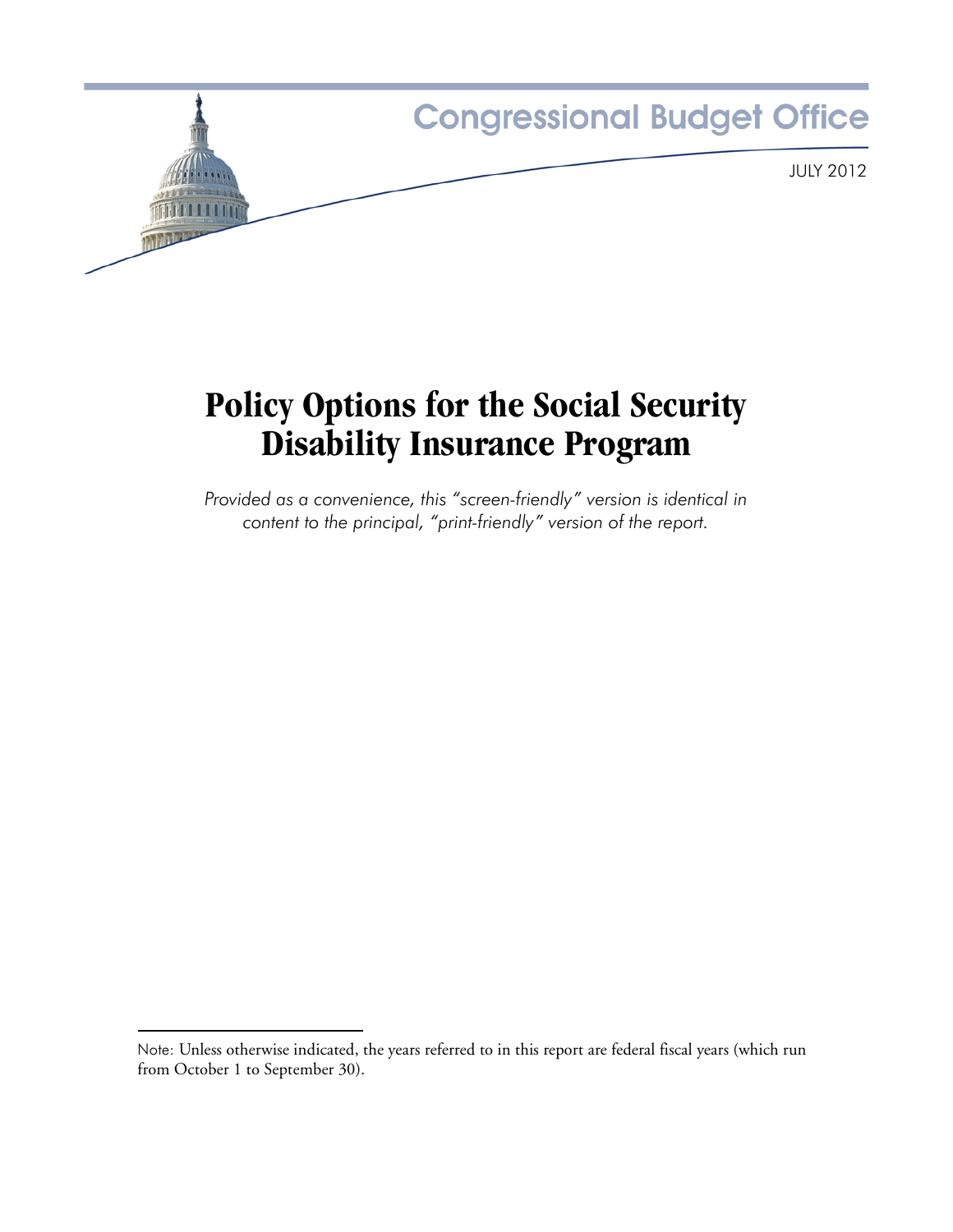# **Summary**

The Social Security Disability Insurance (DI) program pays cash benefits to nonelderly adults (those younger than age 66) who are judged to be unable to perform "substantial" work because of a disability but who have worked in the past; the program also pays benefits to some of those adults' dependents. In 2011, the DI program provided benefits to 8.3 million disabled workers, nearly sixfold the 1.4 million disabled workers who received benefits in 1970. Including the dependent spouses and children of those workers further increases the number of people receiving support in 2011 to 10.3 million. The growth in the program can be attributed to changes in multiple factors, including demographics, the labor force, federal policy, opportunities for work, and compensation (earnings and benefits) during employment.

Over the past 40 years, outlays for benefits from the DI program (adjusted for inflation) have grown by more than nine times. During that period, the average benefit received by disabled workers rose from about \$560 per month to about \$1,050 per month in 2010 dollars. (Other programs also support workers with disabilities; for example, DI beneficiaries receive Medicare benefits that cost the federal government on average more than 80 percent as much as their DI benefits.) By comparison with outlays, revenues dedicated to the program have increased nearly fivefold since 1970. The divergence between the program's spending and revenues has prompted concerns about its financial sustainability. In 2011, spending on benefits in the DI program was \$128 billion, or 0.86 percent of gross domestic product (GDP); by contrast, the program's revenues totaled about \$94 billion, or 0.63 percent of GDP. In 2022, the program's spending and revenues will be roughly the same shares of economic output as in 2011, according to the Congressional Budget Office's (CBO's) estimates. By 2037, revenues as a percentage of GDP will be little changed, but spending as a share of output will have fallen slightly, as the proportion of the working-age population that is age 50 or older (and thus more likely to receive DI benefits) declines.

In this study, CBO in conjunction with the staff of the Joint Committee on Taxation (JCT) has estimated the budgetary effects of a variety of potential modifications to the DI program. In CBO's and JCT's estimation, two policy options that would alter the taxes that support the program would result in higher revenues of \$13 billion or \$28 billion in 2022. Seven policy options that would modify benefits could lead to declines in the rate of growth of the number of participants in the program and to cuts in the program's spending relative to CBO's currently published estimates; cuts in spending could range between about \$1 billion and about \$22 billion in 2022. In addition, CBO estimated the longer-run effects of each option relative to the agency's current long-term estimates: By 2037, the two revenue options would increase DI tax receipts in that year by 8 percent or 22 percent, and the seven spending options would reduce DI outlays by between 2 percent and 14 percent.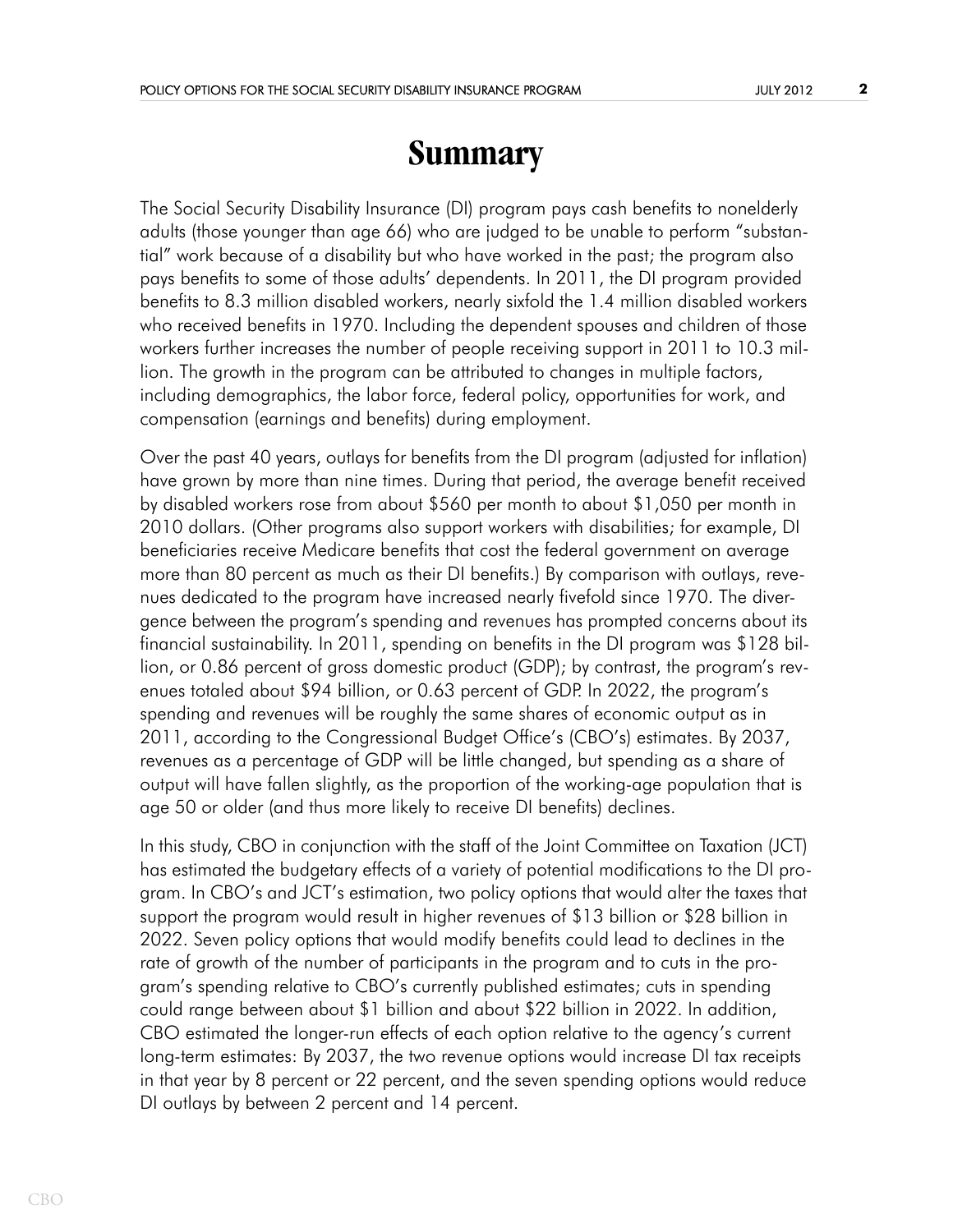Modifications to the DI program would necessarily affect several other federal programs, including, most significantly, the Social Security Old-Age and Survivors Insurance (OASI) program, Medicare, the Supplemental Security Income (SSI) program, and Medicaid. However, analysis of those interactions was outside the scope of this report.

Restoring the DI program to a sound budgetary position would require combinations of the policies examined here or other changes to the program. From the perspective of the overall federal budget, the increases in taxes and reductions in spending considered in this analysis would improve the fiscal outlook to varying degrees but would leave very large imbalances between total federal revenues and spending if current policies were continued in all other respects.<sup>1</sup>

Alternatively, lawmakers could choose to modify the DI program in ways that would provide greater support to certain DI beneficiaries and increase spending for the program. CBO examined two policy options of that sort. Those options would increase DI outlays by \$8 billion or \$16 billion in 2022 and by 5 percent or 6 percent by 2037.

Policymakers could also alter the program in more fundamental ways. CBO reviewed proposals for several such changes, and this report summarizes the main themes among them. Modifications might include promoting disabled beneficiaries' return to work—for example, by moving to a partial disability system that related benefits to the degree of disability or, in the case of newly disabled workers, by focusing on rehabilitation and reemployment rather than the receipt of benefits. Many of those alternatives have been implemented in various European nations, in part to reduce spending on disability programs, and that experience may provide some insight into the options' potential effects. But the changes in policy that those countries have instituted generally have been in place for such a short time that their fiscal impact is uncertain. Overall, CBO concludes, such fundamental changes might help move the United States' DI program toward budgetary balance in the long run but are unlikely to provide sufficient immediate cost savings to resolve the program's near-term financial pressures.

<sup>1.</sup> For a discussion, see Congressional Budget Office, *[The 2012 Long-Term Budget Outlook](http://www.cbo.gov/publication/43288)* (June 2012).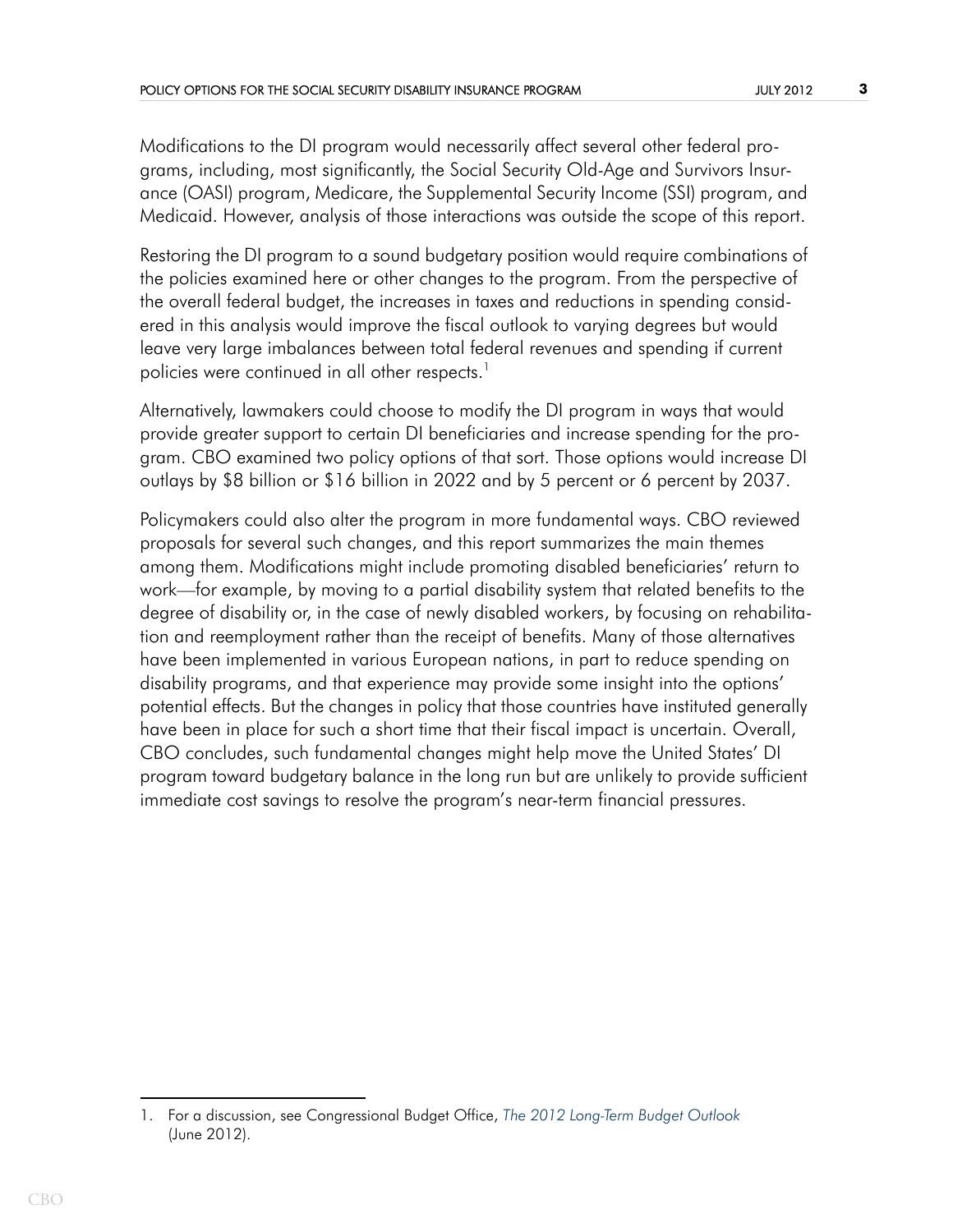# **Policy Options for the Social Security Disability Insurance Program**

## **What Is Disability Insurance?**

The Social Security Disability Insurance program is one component of the framework of support that is the federal Social Security system, which comprises the Old-Age, Survivors, and Disability Insurance programs. The DI program provides income to nonelderly adults who have worked in the past but whom the Social Security Administration (SSA) now deems unable to work because of a medical condition that is expected to last more than one year or to result in death. Only workers who are younger than the full retirement age—established for the Old-Age component of Social Security—can be eligible for DI benefits.<sup>2</sup> Disabled beneficiaries receive monthly payments based on their past earnings for as long as they remain in the program. $^3$  (Some family members of disabled beneficiaries, including certain spouses and children, are also eligible for benefits.) If DI beneficiaries remain disabled and live to their full retirement age, they transfer to the Social Security retirement program at that age, but their benefits do not change.4

In May 2012, the DI program provided benefits to 10.8 million people. More than 80 percent of them, or 8.7 million people, were disabled workers; about 18 percent, or 1.9 million, were children of those workers; and fewer than 2 percent, or 166,000, were spouses of those workers.

The DI program's rules generally restrict beneficiaries from working and earning substantial amounts while they are receiving benefits. However, when beneficiaries first start to work, they can earn an unlimited amount for 12 months without losing their benefits. Thereafter, they can earn no more than some specified amount per year (\$12,120 in 2012) before their benefits are eliminated. (A beneficiary may enter a

<sup>2.</sup> The full retirement age is the age at which a person becomes eligible for unreduced Social Security retirement benefits. For details on DI eligibility, see Social Security Administration, *Disability Evaluation Under Social Security* (Blue Book), SSA Pub. 64-039 (September 2008), www.ssa.gov/disability/ [professionals/bluebook/listing-impairments.htm.](http://www.ssa.gov/disability/professionals/bluebook/listing-impairments.htm) 

<sup>3.</sup> In this report, the term "disabled beneficiaries" refers to people with disabilities who are receiving benefits from the DI program as a result of their own disability and whose DI benefits are calculated on the basis of their own work history. (Such beneficiaries are also referred to as disabled worker beneficiaries, disabled workers, or disabled insured beneficiaries.)

<sup>4.</sup> For more-detailed descriptions of the DI program, see Congressional Budget Office, *[Social Security](http://www.cbo.gov/publication/21638)  [Disability Insurance: Participation Trends and Their Fiscal Implications](http://www.cbo.gov/publication/21638)* (July 2010); and Social Security Administration, *Disability Benefits,* SSA Pub. 05-10029 (July 2011), [www.ssa.gov/pubs/](http://ssa.gov/pubs/10029.html) [10029.html.](http://ssa.gov/pubs/10029.html)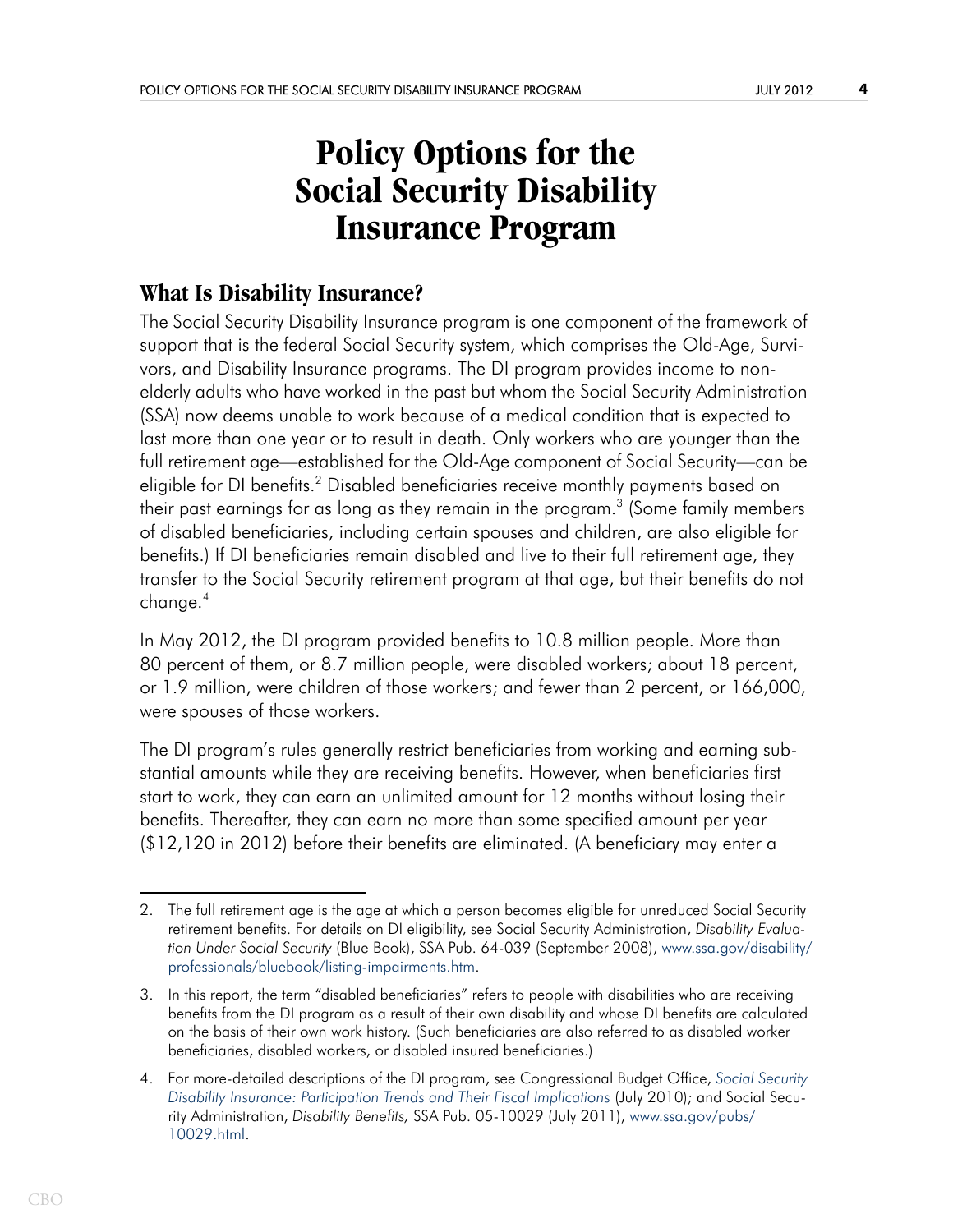"trial work period" during which he or she may work for nine months and remain in the program. A three-month grace period follows the trial work period.)<sup>5</sup> The average monthly benefit for a disabled worker in May 2012 was \$1,111; thus, at that benefit level, the average DI beneficiary this year may have an annual income of no more than \$25,452 from those two sources. (For purposes of comparison, average income per person for the nation as a whole, according to the Census Bureau, was about \$26,500 in 2010.) In 2006, the most recent year for which data are available, 50 percent of DI beneficiaries had household income that was below the federal poverty threshold a proportion about five times higher than the national poverty rate of 10 percent at that time.<sup>6</sup>

## **How Have Participation in and Costs for the Disability Insurance Program Grown?**

Over the past 40 years, the number of disabled workers who receive benefits from the DI program has increased nearly sixfold, rising from 1.4 million in 1970 to 8.3 million in 2011. (Dependents of disabled beneficiaries are not included in that calculation.) In calendar year 1970, about 1.3 percent of working-age adults—individuals ages 20 to 64—were receiving DI worker benefits; in 2011, that fraction was 4.5 percent. Much of the recent growth in the share of the population that comprises disabled workers stems from increases in the number of women receiving disabled worker benefits. Between 1970 and 1995, the percentage of women who received such benefits grew by about 0.6 percentage points—about the same rate of growth as for men. Between 1995 and 2011, however, women receiving disabled worker benefits increased from 1.0 percent to 2.1 percent of all working-age adults; the corresponding change for men was from 1.6 percent to 2.4 percent.

Between calendar years 2012 and 2022, growth in the share of people ages 20 to 64 receiving DI benefits will slow considerably relative to growth during the past 40 years, the Congressional Budget Office projects. Nevertheless, in CBO's estimation, the share of people of those ages receiving benefits in 2022 will rise to more than 5.0 percent,

<sup>5.</sup> Blind beneficiaries face higher thresholds; in 2012, they could earn up to \$20,280 per year. For more information, see Social Security Administration, "Trial Work Period" (October 2011), [www.ssa.gov/oact/COLA/twp.html.](http://www.ssa.gov/oact/COLA/twp.html)

<sup>6.</sup> Because the poverty rate among DI beneficiaries is measured at the household level and the national poverty rate is measured at the family level, the two are not strictly comparable. The household poverty rate among DI beneficiaries comes from Table 9 in Gina Livermore and others, *Work Activity and Use of Employment Supports Under the Original Ticket to Work Regulations—2006 National Beneficiary Survey: Methodology and Descriptive Statistics* (Mathematica Policy Research, Center for Studying Disability Policy, October 2009), [www.mathematica-mpr.com/publications/](http://www.mathematica-mpr.com/publications/PDFs/disability/TTW_2006_NBS.pdf) [PDFs/disability/TTW\\_2006\\_NBS.pdf.](http://www.mathematica-mpr.com/publications/PDFs/disability/TTW_2006_NBS.pdf) The national poverty rate is calculated for all families by the Census Bureau; see *Income, Poverty, and Health Insurance Coverage in the United States: 2006*, Current Population Reports, P60-233 (August 2007), [www.census.gov/prod/2007pubs/p60-](http://www.census.gov/prod/2007pubs/p60-233.pdf) [233.pdf.](file: http://www.census.gov/prod/2007pubs/p60-233.pdf)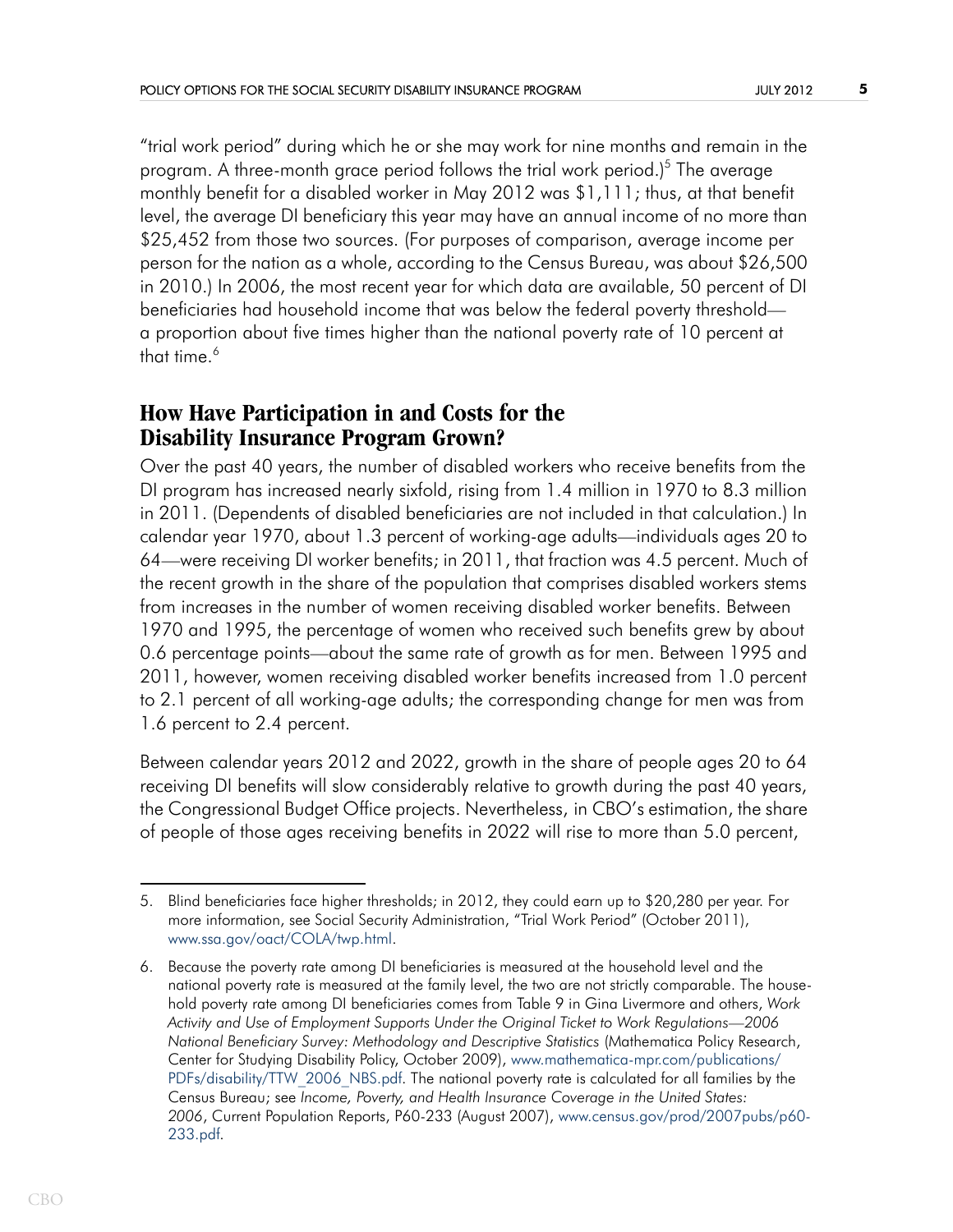<span id="page-5-0"></span>with about equal relative increases in the proportion who are men and the proportion who are women (see [Figure 1\)](#page-29-0).

The rapid growth in the DI program's rolls has put increasing pressure on its finances. Between fiscal years 1970 and 2011, DI expenditures on benefits (adjusted for inflation) rose by more than nine times. As a result, a growing share of spending for the Social Security system is being directed to participants in the DI program. In 1970, DI spending was about 10 percent of OASDI expenditures; by 2011, that share had grown to nearly 18 percent. CBO estimates that by 2022, as the number of beneficiaries in the Social Security retirement program swells, the DI program's share of OASDI spending will shrink to about 15 percent.

Total DI expenditures were \$128 billion in 2011 and, CBO projects, will be \$204 billion in 2022. Measured relative to the size of the economy, DI spending was about 0.27 percent of the nation's gross domestic product in 1970; by 2011, that share had grown to 0.86 percent. CBO expects that proportion to continue to increase, to about 0.91 percent in 2013 and 2014, before declining slightly, to 0.83 percent in 2022. In contrast, revenues measured as a share of economic output were 0.63 percent of GDP in 2011 and, CBO projects, will be 0.65 percent of GDP in 2022.<sup>7</sup>

Total government spending on DI beneficiaries is substantially higher. In particular, the cost of Medicare benefits received by people who are eligible for them because they receive DI benefits was about \$80 billion in 2011; CBO expects that it will be \$120 billion in 2022. Moreover, some DI beneficiaries also receive benefits from the Medicaid and Supplemental Security Income programs.

The DI program's rapid expansion and the projected gap between its spending and dedicated revenues in the future raise questions about the financial sustainability of the program. Since 2009, the program has been paying out more in annual benefits than it receives in taxes and in interest on the balances in its trust fund. $8$  CBO projects that the DI trust fund will be exhausted by 2016, nearly 20 years before the projected exhaustion of the trust fund for the Social Security retirement program.<sup>9</sup>

<sup>7.</sup> Lawmakers have reduced the workers' portion of the payroll tax by 2 percentage points for calendar years 2011 and 2012; the reduction in tax revenues is being made up by reimbursements from the Treasury's general fund to the two Social Security trust funds. For the purposes of the calculations in this report, Social Security payroll tax revenues are considered to include those reimbursements.

<sup>8.</sup> Federal trust funds, including those for Social Security, essentially constitute an accounting mechanism. In a given year, the sum of a fund's receipts along with the interest that is credited on previous balances, minus spending for benefits and administrative costs, equals a fund's surplus or deficit.

<sup>9.</sup> Pursuant to the Balanced Budget and Emergency Deficit Control Act of 1985 (section 257(b)), CBO's baseline projections incorporate the assumption that DI benefits will be paid in full even after the trust fund is exhausted.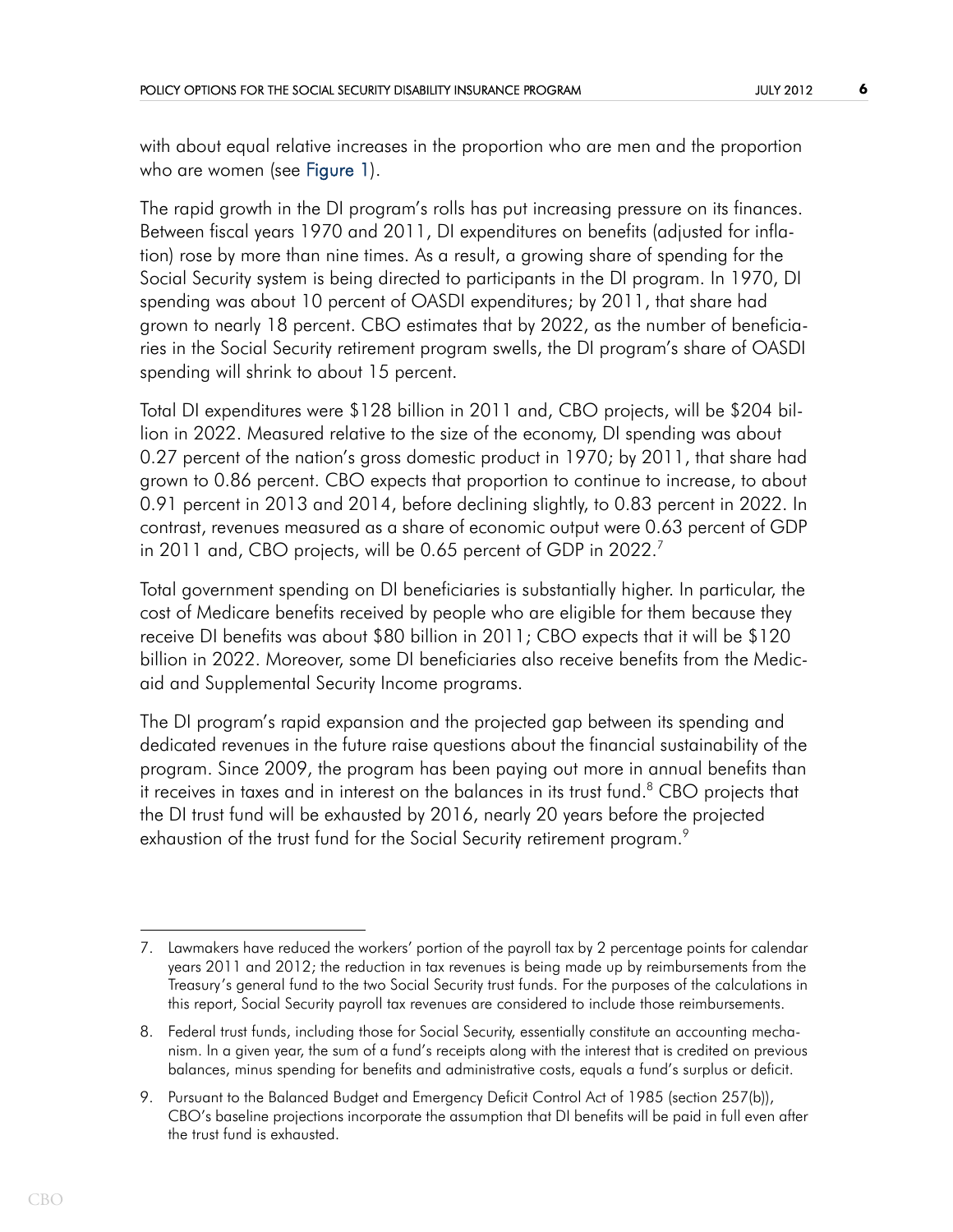## **Why Has the Disability Insurance Program Grown So Rapidly?**

Multiple factors help explain the DI program's rapid growth, and CBO has grouped them under three main categories:

- Changes in demographics and growth of the labor force,
- Changes in federal policy, and
- Changes in opportunities for employment and compensation.

## **Changes in Demographics and Growth of the Labor Force**

Part of the growth in the DI program reflects the aging of the large baby-boom generation (people born between 1946 and 1964) and consequently the aging of the workforce, which has led to an increase in the share of workers who enter the DI program. Older workers are far more likely than younger workers to qualify for DI benefits. More older people suffer from debilitating conditions; moreover, the program's qualification standards for older workers are less strict than those for younger workers because older people are assumed to be less able to adapt to new types of work.

The aging of the baby-boom generation has shifted more people from the ranks of younger workers (ages 25 to 44), for whom the rate of enrollment in the DI program is lower, and into the ranks of older workers (ages 45 to 65), for whom the rate of enrollment is higher. Between calendar years 1996 and 2009—the approximate period during which the baby-boom generation entered their 50s—the share of disabled worker benefits awarded to older workers (age 45 and older) rose from 67 percent to 76 percent; mirroring that increase was the decline in the share of benefits awarded to younger workers (ages 25 to 44), which fell from 31 percent to 22 percent.<sup>10</sup> Thus, the baby boomers' aging would have boosted enrollment in the DI program even if no other factors had changed.<sup>11</sup>

Another reason for the DI program's growth is the increase in the labor force relative to the number of working-age people. That increase largely stems from a rise in the number of working women, who are eligible, like men, to receive benefits if they become disabled. The increased number of working women has boosted revenues for the DI

<sup>10.</sup> Over that period, awards to people younger than age 25 rose from 2.0 percent to 2.5 percent. See T.A. Zayatz, *Social Security Disability Insurance Program Worker Experience*, Social Security Administration Actuarial Study 122 (Social Security Administration, May 2011), [www.ssa.gov/OACT/](http://www.ssa.gov/OACT/NOTES/s2010s.html) [NOTES/s2010s.html.](http://www.ssa.gov/OACT/NOTES/s2010s.html)

<sup>11.</sup> See Mark G. Duggan and Scott A. Imberman, "Why Are the Disability Rolls Skyrocketing? The Contribution of Population Characteristics, Economic Conditions, and Program Generosity," in David M. Cutler and David A. Wise, eds., *Health at Older Ages: The Causes and Consequences of Declining Disability Among the Elderly* (University of Chicago Press, 2009), pp. 337–379, [www.nber.org/chap](http://www.nber.org/chapters/c11119)[ters/c11119.](http://www.nber.org/chapters/c11119) Those authors estimate that the aging of the population accounts for about one-fifth of the growth in the share of the working-age population enrolled in the DI program.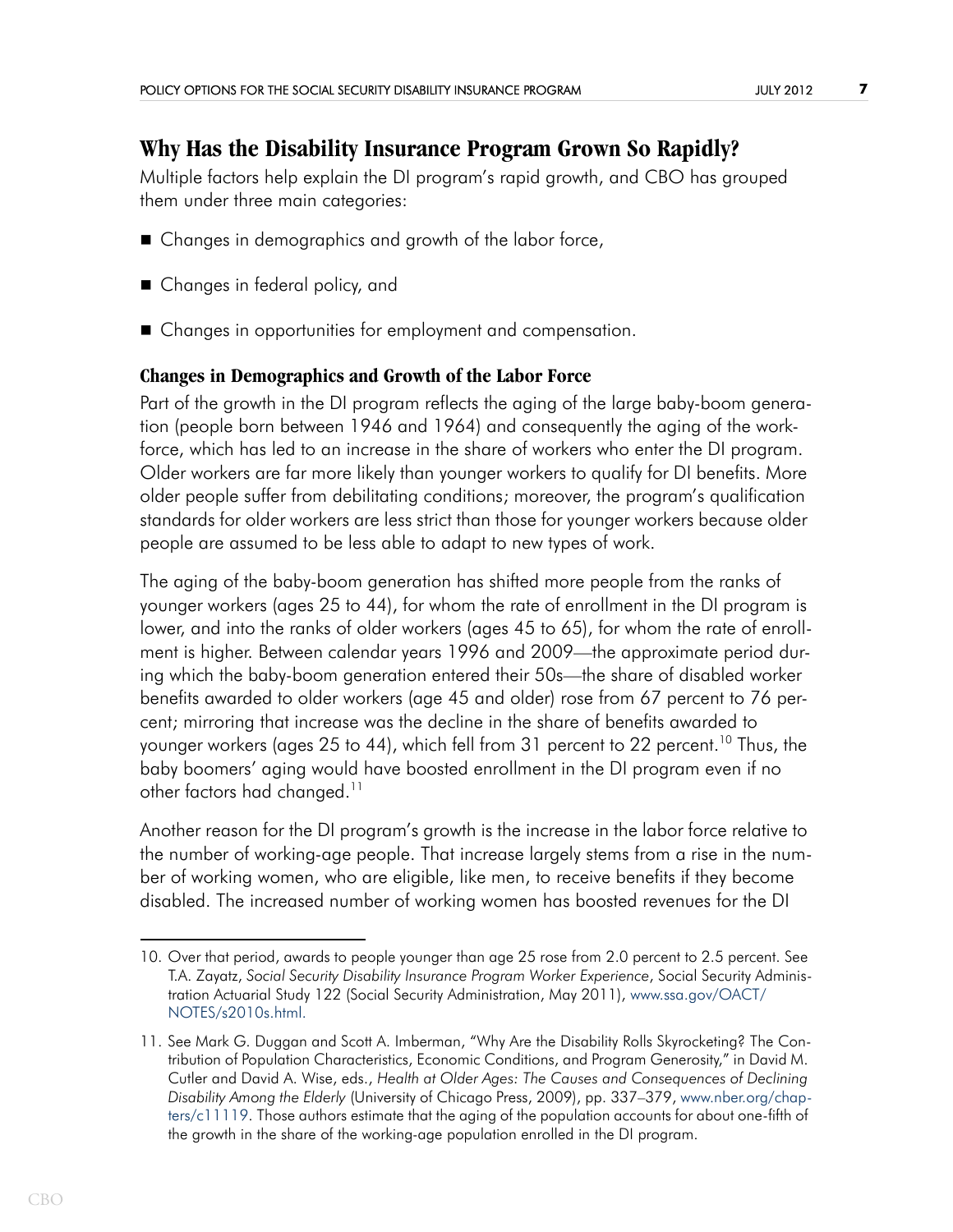program, through the payroll taxes collected on their earnings, but it has also led to more disabled beneficiaries and higher outlays for the program.

## **Changes in Federal Policy**

In 1984, lawmakers enacted the Disability Benefits Reform Act, which expanded the ways in which people could qualify for the DI program. That legislation, in addition to reversing several of the cost-containment measures enacted as part of the 1980 Social Security Disability Amendments, shifted the criteria for DI eligibility from a list of specific impairments to a more general consideration of a person's medical condition and ability to work. The legislation allowed applicants to qualify for benefits on the basis of the combined effect of multiple medical conditions, each of which taken alone might not have met the criteria. It also allowed symptoms of mental illness and pain to be considered in assessing whether a person qualified for admission to the DI program, even in the absence of a clear-cut medical diagnosis.<sup>12</sup> The easing of the eligibility criteria increased the importance of subjective evaluations in determining whether applicants qualified for benefits.

Those changes in policy led to a substantial expansion in the share of DI beneficiaries with mental or musculoskeletal disorders, many of whom enter the program at younger ages than do people with other types of disabilities and many of whose applications are largely judged by using subjective criteria. The share of beneficiaries with musculoskeletal disorders increased from about 17 percent in calendar year 1986 (two years after the passage of the law) to over 28 percent in 2010. The share of beneficiaries with mental disorders increased from about 22 percent in 1986 to about 33 percent in 2010. In addition to increasing the number of people who enter the DI program, those changes have helped boost the average length of time that disabled workers receive DI benefits because those disorders are comparatively more prevalent at younger ages and comparatively less likely than many other qualifying conditions to result in premature death.<sup>13</sup>

<sup>12.</sup> See Zayatz, *Social Security Disability Insurance Program Worker Experience*; Frank S. Bloch, "Medical Proof, Social Policy, and Social Security's Medically Centered Definition of Disability," *Cornell Law Review*, vol. 92 (2006–2007), p. 189; and David H. Autor and Mark G. Duggan, "The Growth in the Social Security Disability Rolls: A Fiscal Crisis Unfolding," *Journal of Economic Perspectives*, vol. 20, no. 3 (Summer 2006), pp. 71–96.

<sup>13.</sup> Musculoskeletal disorders include, for example, certain disorders of the spine and major dysfunctions of the joints, which affect people's ability to ambulate or to perform fine and gross movements effectively. Mental disorders include, for example, certain types of affective, psychotic, and anxietyrelated disorders. (Details are available at [www.ssa.gov/disability/professionals/bluebook/](http://www.ssa.gov/disability/professionals/bluebook/AdultListings.htm) [AdultListings.htm](http://www.ssa.gov/disability/professionals/bluebook/AdultListings.htm).) Researchers have found that mortality rates vary substantially by diagnosis and that DI recipients with mental disorders and musculoskeletal conditions have lower mortality rates than the average DI recipient. See Kalman Rupp and Charles G. Scott, "Trends in the Characteristics of DI and SSI Disability Awardees and Duration of Program Participation," *Social Security Bulletin,*  vol. 59, no. 1 (January 1996), pp. 3–21, [www.ssa.gov/policy/docs/ssb/v59n1/index.html](http://www.ssa.gov/policy/docs/ssb/v59n1/index.html).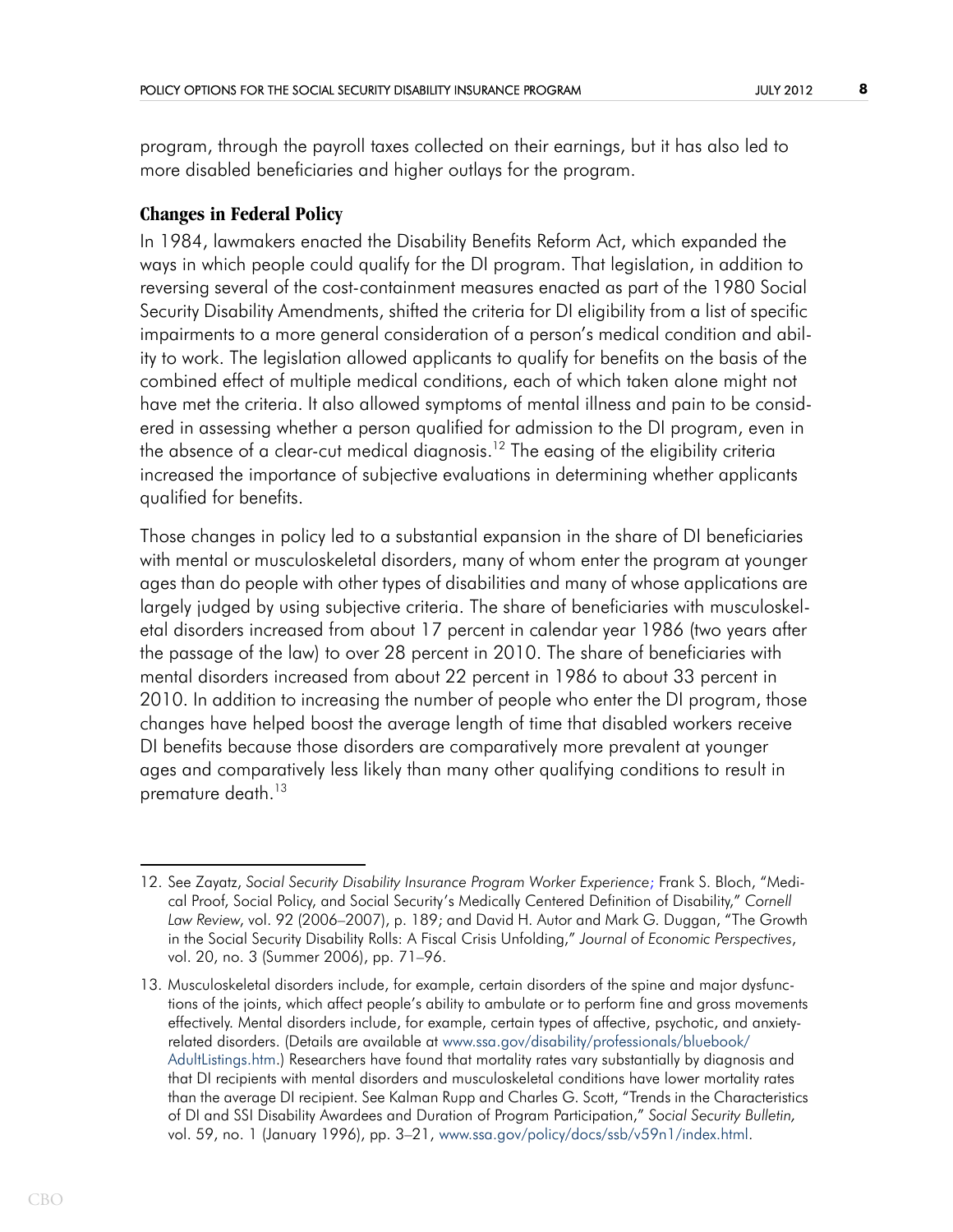Another way in which federal policy has led to growth in the DI program is through the rise in the full retirement age for Social Security that has occurred during the past decade. That rise has had two main effects on the DI program: It has enlarged the potential pool of DI applicants by including more older workers who have not yet reached their full retirement age, and it has increased the length of time individuals spend receiving DI benefits because disabled worker beneficiaries now shift to the Social Security retirement program later than in previous years. (In addition, the rise in the full retirement age has boosted revenues for the DI program in the form of payroll taxes collected on the earnings of people who are now working longer before claiming retirement benefits.) Between 2002 and 2009, the age at which DI beneficiaries transferred to the retirement program rose from 65 to 66; it is scheduled to rise to age 67 by 2027.

### **Changes in Opportunities for Employment and Compensation**

Whether people apply for DI benefits is strongly affected by the design of the program, the opportunities people have for employment, and the difference between the DI benefits an individual would receive and the compensation (earnings and benefits, including health insurance) associated with working. When jobs are plentiful, some people who could qualify for the DI program may choose instead to work. Conversely, when jobs are scarce, such as in economic downturns, some people with disabilities may find that their employment opportunities are especially limited, and they will instead choose to apply for DI benefits. Indeed, in the aftermath of the recent severe recession, applications for DI benefits reached a historic high, exceeding 2.9 million in calendar year 2010.14

Short-term economic downturns can have long-term effects on the DI program's benefit rolls. Many people who have been out of work for long periods find it hard to reenter the labor force, especially at their previous wage level, and they may ultimately turn to the DI program for support. Once they have been awarded benefits, only a very small percentage of DI participants permanently leave the program to return to the workforce.<sup>15</sup> CBO projects that as a result of the most recent recession and slow recovery, the number of disabled worker beneficiaries will continue to rise over the next few years (although growth will slow as the economy improves). That increase in participation stemming from the severe economic downturn will add to the long-term trend of rising enrollment.

<sup>14.</sup> In calendar year 2011, the number of DI applications dropped slightly, to just under 2.9 million; see Social Security Administration, "Selected Data from Social Security's Disability Program" (May 2012), [www.ssa.gov/OACT/STATS/dibStat.html.](http://www.ssa.gov/OACT/STATS/dibStat.html)

<sup>15.</sup> See Su Liu and David C. Stapleton, "Longitudinal Statistics on Work Activity and Use of Employment Supports for New Social Security Disability Insurance Beneficiaries," *Social Security Bulletin,* vol. 71, no. 3 (August 2011), pp. 35–59, [www.ssa.gov/policy/docs/ssb/v71n3/index.html.](http://www.ssa.gov/policy/docs/ssb/v71n3/index.html) Those authors found that over a 10-year period, about 4 percent of an entering cohort of new DI beneficiaries left the program to take a job.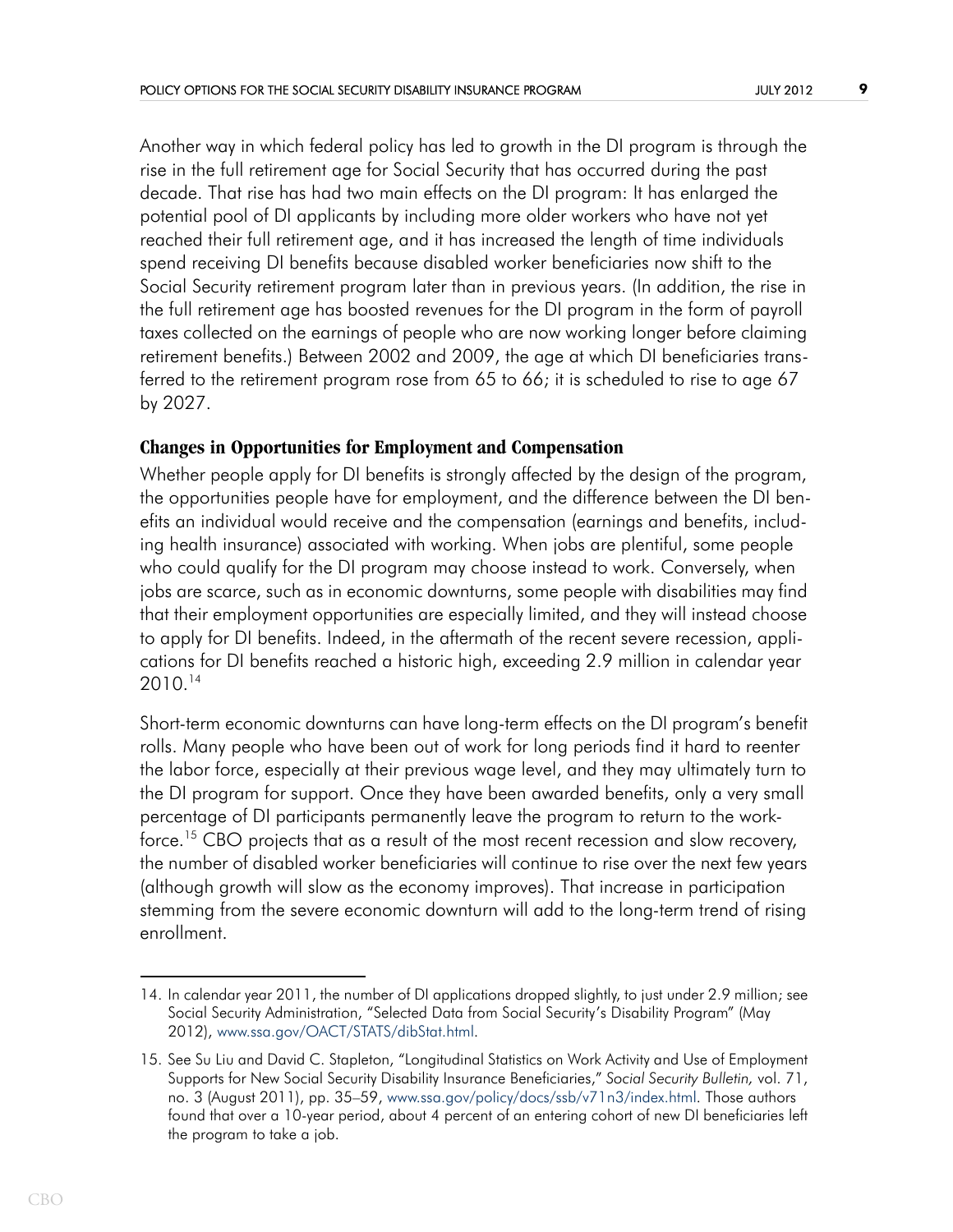The value of the benefits that a worker receives from the DI program relative to the earnings and benefits received through his or her job will also affect whether an eligible worker decides to apply for DI benefits. Workers who are displaced from jobs during economic downturns may face large cuts in their wages upon reemployment, making DI benefits relatively more desirable. Moreover, because the formula for calculating benefits is progressive, it replaces a larger share of earnings for low-wage workers than for high-wage workers. That progressivity combined with the growing gap between the earnings of low-paid and highly paid workers has probably increased the number of low-wage beneficiaries since the late 1970s.<sup>16</sup>

Access to health insurance and the cost of obtaining it are additional factors that can affect an individual's decision to apply for DI benefits. Disabled beneficiaries receive coverage under Medicare, regardless of their age, generally after a 24-month waiting period. For workers without employment-based health insurance, the eventual eligibility for Medicare that comes with participation in the DI program may be quite valuable and may encourage them to apply. Similarly, the recent decline in employer-provided health insurance might increase participation in the program not only by encouraging workers with disabilities to apply but also by discouraging those who are receiving benefits from leaving.<sup>17</sup>

The recently enacted Affordable Care Act is likely to influence future application rates for the DI program (especially after 2014, when new health insurance requirements are set to take effect under the law), but whether it will result in more or fewer beneficiaries is difficult to predict.<sup>18</sup> Among other changes, that legislation will make it easier for people who have health problems to buy their own insurance; it will also provide new subsidies for individually purchased coverage and expand eligibility for Medicaid in states that choose to do so. On the one hand, applications to the DI program may decline—because people who do not have employment-based health insurance will find it easier to obtain subsidized coverage as well as to gain access to health care without applying for DI benefits. On the other hand, applications to the DI program might increase—because some people who would lose employment-based health

<sup>16.</sup> For additional discussion, see L. Scott Muller, "The Effects of Wage Indexing on Social Security Disability Benefits," *Social Security Bulletin*, vol. 68, no. 3 (December 2008), pp. 1–44, [www.ssa.gov/](http://www.ssa.gov/policy/docs/ssb/v68n3/index.html) [policy/docs/ssb/v68n3/index.html;](http://www.ssa.gov/policy/docs/ssb/v68n3/index.html) Autor and Duggan, "The Growth in the Social Security Disability Rolls: A Fiscal Crisis Unfolding"; and Kalman Rupp and David C. Stapleton, "Determinants of the Growth of the Social Security Administration's Disability Programs—An Overview," *Social Security Bulletin,* vol. 58, no. 4 (October 1995), pp. 43–70, [www.ssa.gov/policy/docs/ssb/v58n4/](http://www.ssa.gov/policy/docs/ssb/v58n4/index.html) [index.html.](file: http://www.ssa.gov/policy/docs/ssb/v58n4/index.html)

<sup>17.</sup> Census Bureau, *Income, Poverty, and Health Insurance Coverage in the United States: 2010*, Current Population Reports, P60-239 (September 2011), Table C-1, [www.census.gov/prod/2011pubs/](http://www.census.gov/prod/2011pubs/p60-239.pdf) [p60-239.pdf.](http://www.census.gov/prod/2011pubs/p60-239.pdf)

<sup>18.</sup> The Affordable Care Act comprises the Patient Protection and Affordable Care Act (Public Law 111- 148) and the health care provisions of the Health Care and Education Reconciliation Act of 2010 (P.L. 111-152).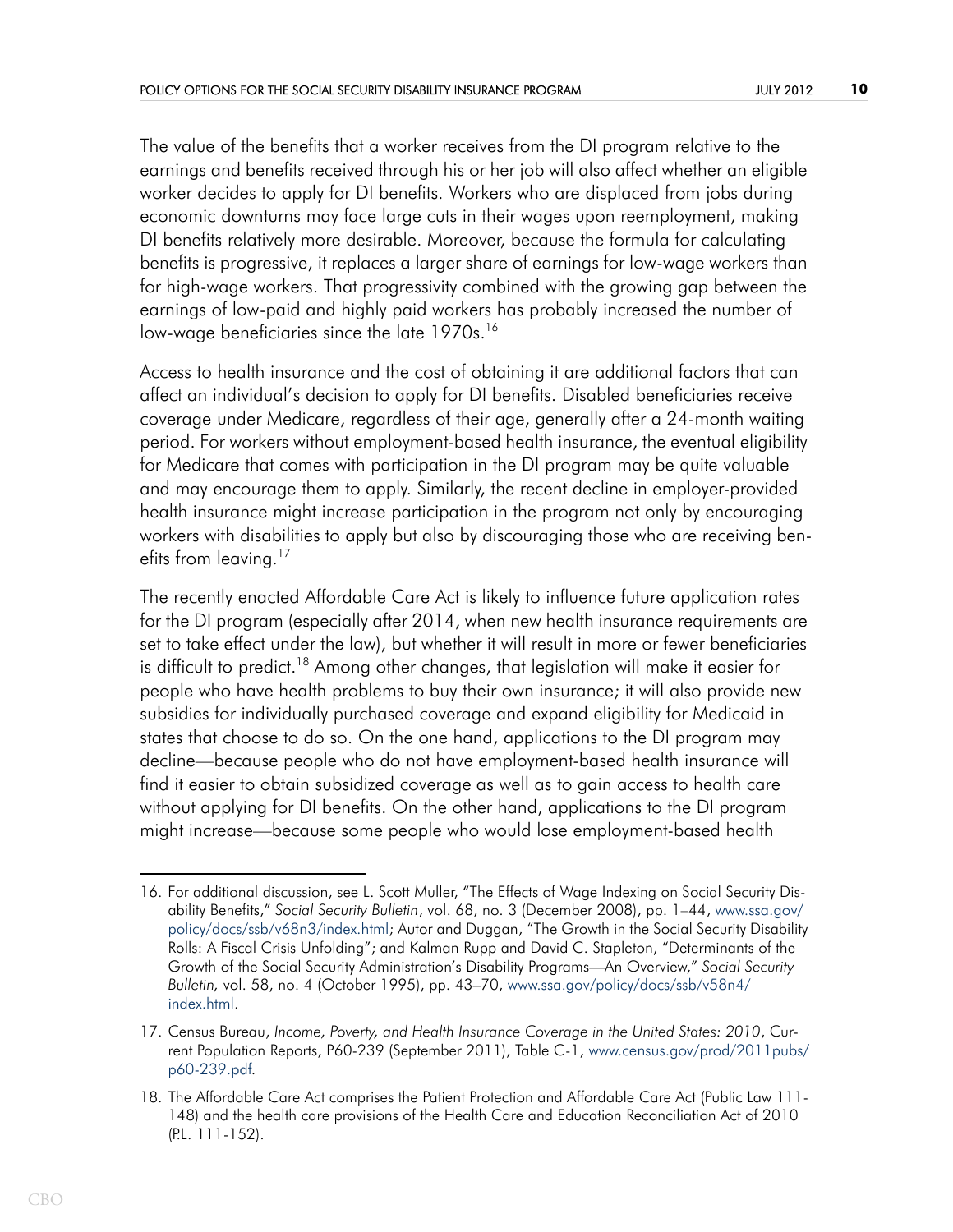coverage if they left their jobs to apply for DI benefits will have access to insurance during the two-year waiting period for Medicare benefits, with no exclusions for preexisting conditions, through the health insurance exchanges that will be established under the law. Moreover, that insurance might be subsidized, depending on an individual's income.

## **Approaches to Addressing the Fiscal Imbalance in the Disability Insurance Program**

Alleviating the financial pressures on the DI program will require a substantial increase in revenues for the program, a substantial decrease in the program's costs, or some combination of those two approaches. On the revenue side, options are straightforward but limited: To expand revenues, DI taxes paid by employers or employees (or both) must rise, or some other source of funding must be used. In contrast, options for reducing costs are both more complex and more numerous: For example, the components of the formula that is used to calculate DI benefits could be altered, as could one or more of the rules used to help determine eligibility for the program. CBO evaluated a variety of options that policymakers or researchers have identified, focusing on the following:

- The formula for computing benefits,
- The factors that increase benefits over time,
- Changes in eligibility that affect the number of workers who enter the DI program and the likelihood that people who are receiving benefits will leave the program and return to work, and
- Changes in the length of time people must wait to enter the program after they apply for benefits.

For each option, CBO assumed that the policy would take effect at the beginning of calendar year 2013. Estimates of the budgetary effects of the options during the next decade—which are derived from the agency's March 2012 baseline—are presented as nominal dollars in 2022 and as percentage changes from currently scheduled outlays or revenues; estimates of budgetary effects beyond the next decade—which are derived from the agency's June 2012 long-term budget projections—are presented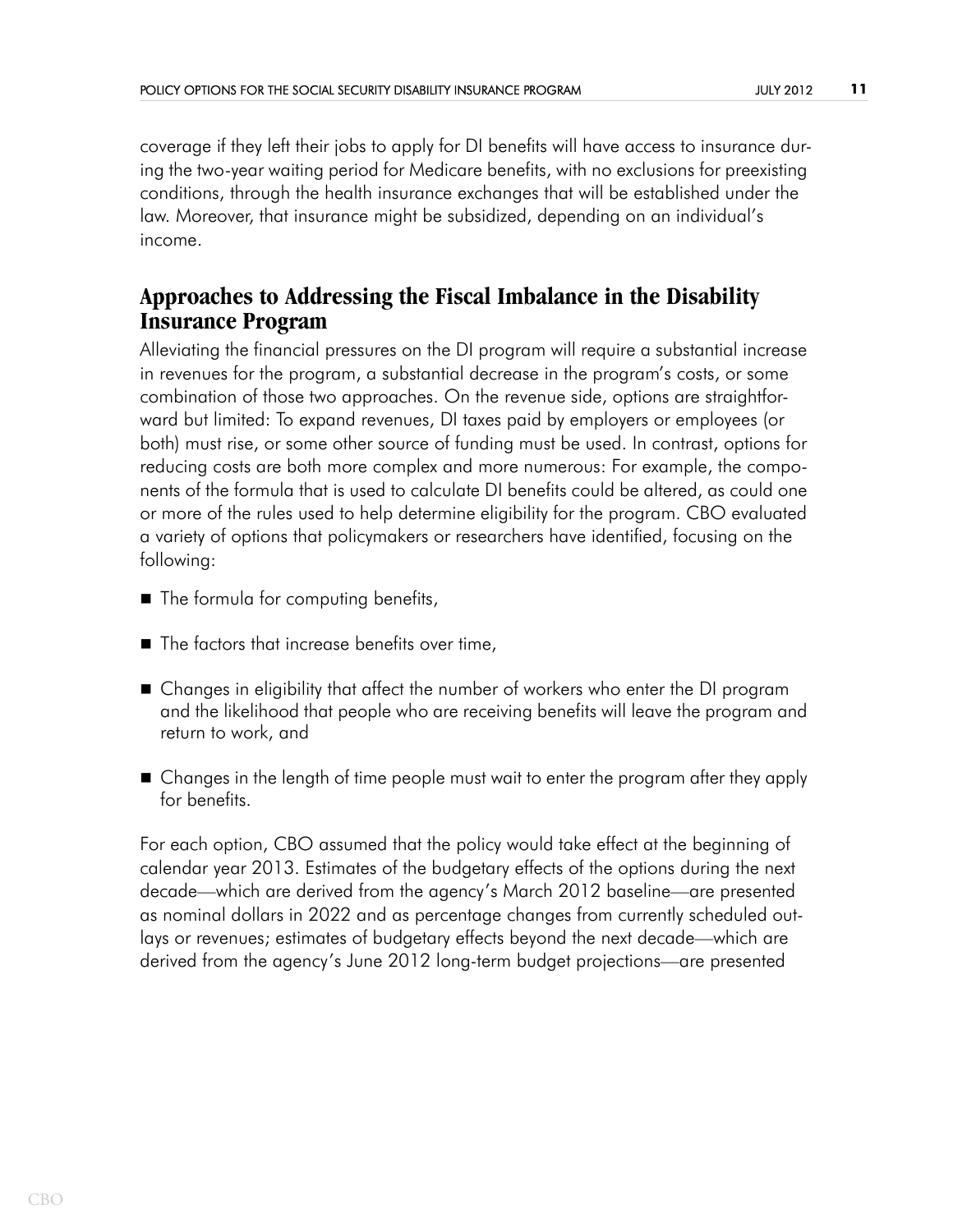<span id="page-11-0"></span>solely as percentage changes in DI revenues or outlays from the projections for 2037 under current law (see [Table 1\)](#page-30-0).<sup>19</sup>

<span id="page-11-1"></span>With a couple of exceptions, as noted below, CBO's estimates of the budgetary effects of the policies include savings or costs to the DI program itself and to the Social Security Old-Age and Survivors Insurance program when the effects on OASI are simply a result of DI beneficiaries' transferring to the OASI program.<sup>20</sup> (Benefits for DI beneficiaries who shift to the OASI program are paid from the OASI trust fund.) Modifications to the DI program would necessarily affect several other federal programs in addition to the Social Security Old-Age and Survivors Insurance program, including, most significantly, Medicare, Medicaid, and the Supplemental Security Income program. For the policy options presented in this study, CBO generally has not estimated the effects they might have on those other federal programs. (For a more complete discussion of such interactions, see [Box 1](#page-31-0).)

In its analysis, CBO also evaluated two changes that could be made at the administrative level—in particular, how the Social Security Administration hires and trains employees who conduct disability application hearings and how the agency reexamines disability cases over time. However, because evidence on the effects of such changes is limited, CBO did not estimate their potential budgetary impact.

### **Increase the Program's Revenues**

The DI program is funded primarily through a portion of the Social Security payroll tax, which is split evenly between employers and employees.<sup>21</sup> (Self-employed workers pay the entire tax.) The total Social Security payroll tax is 12.4 percent and is applied to earnings up to a maximum amount that generally increases over time with average earnings nationwide. The DI program's share of that tax is 1.8 percentage points; in other words, the DI tax rate today is 1.8 percent, implying that employers and employees each pay a rate of 0.9 percent.

<sup>19.</sup> CBO's baseline is a neutral reference point for measuring the budgetary effects of proposed changes to federal revenues or spending. It consists of projections of outlays, revenues, and the deficit or surplus over 10 years calculated according to rules originally set forth in the Balanced Budget and Emergency Deficit Control Act of 1985. For more details about CBO's most recent 10-year current-law baseline projections, see Congressional Budget Office, *[Updated Budget Projections: Fiscal](http://www.cbo.gov/publication/43119)  [Years 2012 to 2022](http://www.cbo.gov/publication/43119)* (March 2012). For CBO's long-term budget estimates, see Congressional Budget Office, *[The 2012 Long-Term Budget Outlook](http://www.cbo.gov/publication/43288)* (June 2012).

<sup>20.</sup> CBO's estimate for the policy option that modifies the factors used to adjust DI benefits (that is, the option involving the chained consumer price index) includes the effects of applying that option to all OASDI beneficiaries and not just to those who shift from the disability to the retirement portion of Social Security. CBO's estimate for the policy option that eliminates DI eligibility starting at age 62 shows both the savings for the DI program and the costs to the OASI program for people who claim OASI benefits in lieu of DI benefits after age 62.

<sup>21.</sup> In addition to payroll tax receipts, a portion of the income taxes paid on Social Security retirement benefits is credited to the DI trust fund. The government maintains a separate trust fund for the Old-Age and Survivors Insurance program.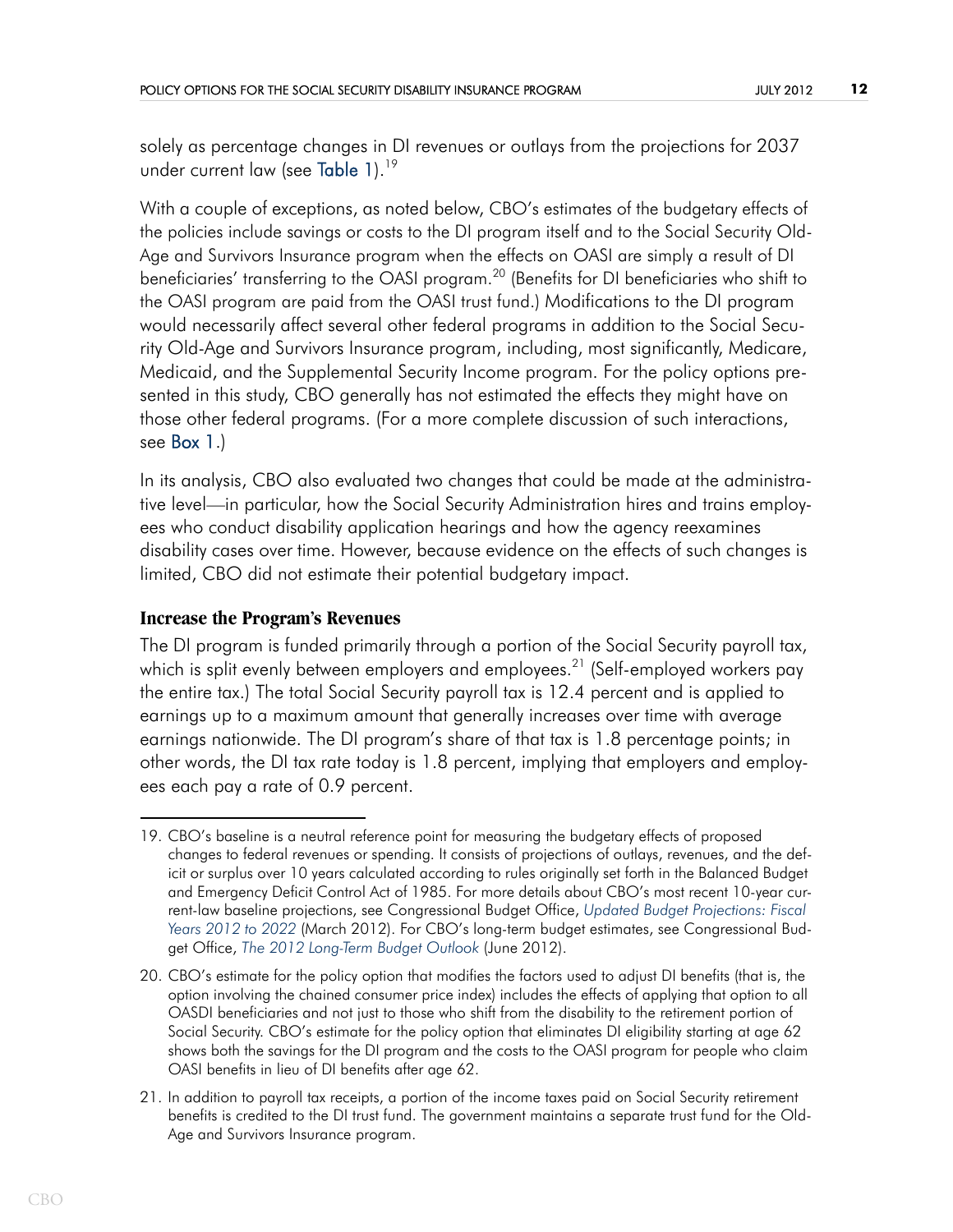One approach to addressing the DI program's budgetary imbalance would be to raise the DI tax rate.<sup>22</sup> Based on analysis that CBO conducted with the staff of the Joint Committee on Taxation, restoring long-term balance (over the next 75 years) between the program's costs and revenues would require that the DI payroll tax rate be increased by 0.4 percentage points (or 0.2 percentage points each for the employee and employer), to 2.2 percent. At that rate, revenues would be higher than in CBO's baseline projection by \$28 billion in 2022, JCT estimates. In 2037, revenues would be higher than CBO's long-term budget projection by 22 percent, in CBO's estimation. Such an increase in the tax rate would equalize costs and revenues, on average, over a 75-year time horizon but would leave a significant funding shortfall over the next few decades.

Another way to expand revenues would be to increase the maximum taxable earnings limit—that is, the highest amount of employees' wages subject to the DI tax. The earnings of workers in the highest income groups have grown faster than average earnings in recent decades. As a result, the share of all earnings covered by the Social Security program that were below the taxable maximum shrank from about 91 percent in 1983 to about 84 percent in 2010. By 2037, CBO projects, about 83 percent of all covered earnings will fall below the limit.<sup>23</sup> Increasing the taxable earnings limit only for the DI program (the limit for the other Social Security programs would not be raised) to cover 90 percent of earnings—that is, increasing the maximum taxable earnings limit for the DI portion of the payroll tax from its projected level of \$113,400 in 2013 to \$174,000—would produce an additional \$13 billion in revenues in 2022 and increase revenues by 8 percent in  $2037.^{24}$ 

Those two methods of altering the DI program's revenues would affect taxpayers in different ways. Increasing the rate of the DI payroll tax across the board for employers and employees would spread the costs among all people with labor earnings. In contrast, raising the maximum taxable earnings limit would increase taxes only for higher earners, leaving the majority of DI taxpayers unaffected. In terms of workers' incentives to try to work more hours or to work harder, policies that raised payroll taxes would have opposing effects: On the one hand, an increase in the tax rate for disability insurance would encourage affected workers to work fewer hours or to work less hard because they would keep less of each extra dollar they earned; on the other hand, those workers would earn less after-tax income by working their current number of hours at their cur-

<sup>22.</sup> Another approach would be to redirect revenues to the DI trust fund from the OASI trust fund, a course that was followed in legislation enacted in 1994. However, such a redirection of resources would worsen the outlook for the OASI program.

<sup>23.</sup> The maximum taxable earnings limit is \$110,100 in 2012. Historical data are taken from Social Security Administration, *Annual Statistical Supplement, 2011* (Office of Retirement and Disability Policy, February 2012), Table 4.B1.

<sup>24.</sup> For those estimates, CBO did not assume that benefits would be increased to reflect the higher maximum taxable earnings limit. If benefits were increased to reflect that change, the net savings from this option would be smaller.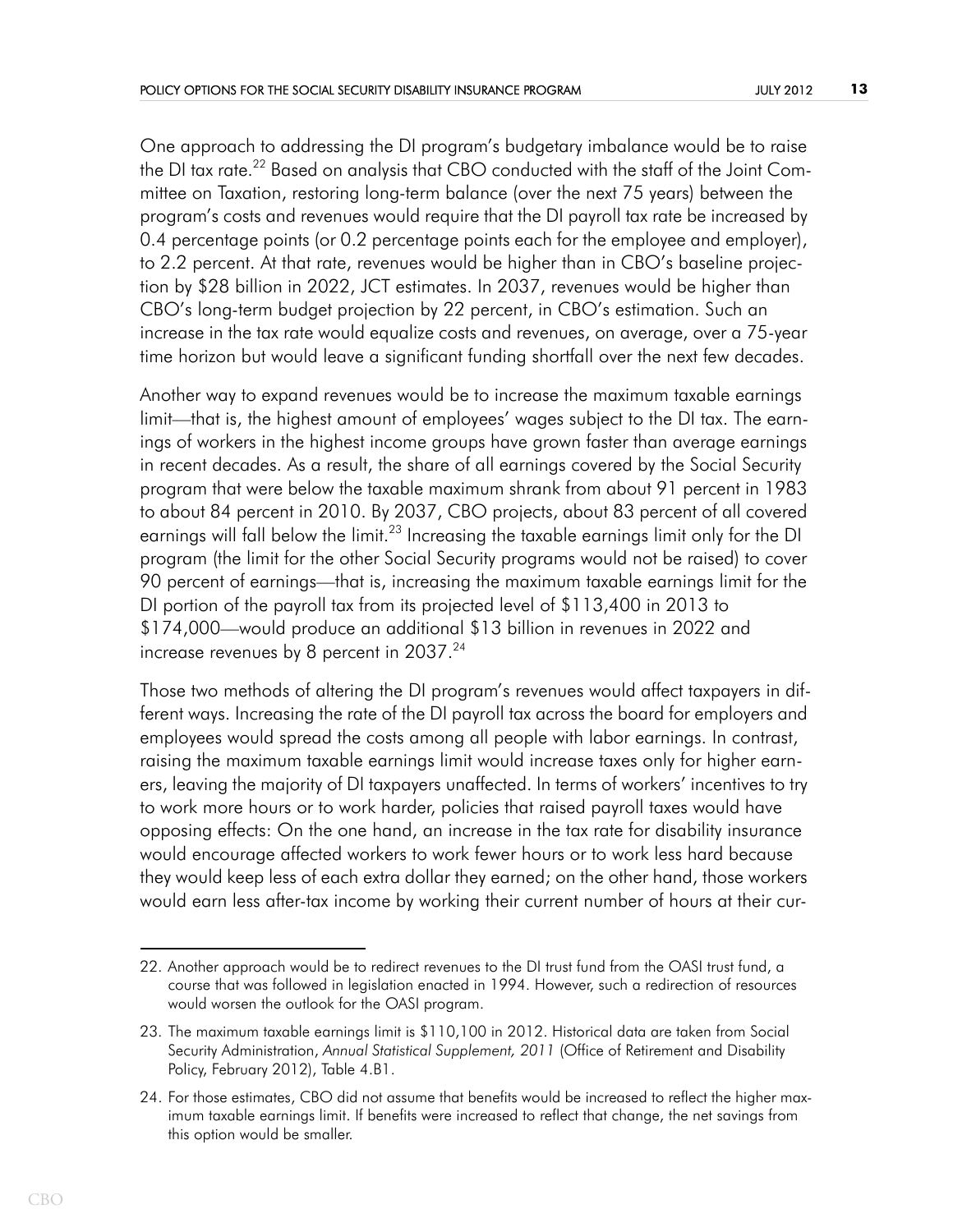rent level of effort, which would encourage them to increase the number of hours they worked and their work effort. CBO concludes, as do most analysts, that the former effect outweighs the latter and that higher tax rates reduce the supply of labor.<sup>25</sup> However, the estimates presented here do not incorporate any changes in the supply of labor.

## **Reduce the Program's Spending**

Options that reduce spending for the DI program would require scaling back either the number of beneficiaries the program serves or the amount of support each beneficiary receives. The challenge facing policymakers who are aiming to lower spending is to choose options that maximize savings while minimizing the harm inflicted on people whose disabilities prevent them from working.

<span id="page-13-0"></span>**Change the DI Benefit Formula.** One way to reduce the costs of the DI program would be to alter the amount of insurance it provides by changing the formula used to calculate benefits. Like Social Security retirement benefits, DI benefits are based on a worker's past earnings and are calculated using a progressive formula that replaces more of the earnings of low-wage workers than of high-wage workers.<sup>26</sup> (That is, workers who have higher earnings receive larger benefits, but the replacement rate—the portion of a worker's earnings that the benefits replace—declines as earnings rise.) Specifically, the primary insurance amount (PIA) formula for DI benefits has three components, any of which could be altered by policymakers (see [Figure 2](#page-34-0)):

 *Average indexed monthly earnings (AIME).* The AIME is a measure of a worker's lifetime earnings. It is calculated as the sum of his or her earnings, indexed to compensate for inflation and for the real (inflation-adjusted) growth of wages in the economy as a whole, divided by the number of months over which the earnings were obtained.27 For disabled worker beneficiaries, the AIME is computed by using an individual's indexed earnings between the age of 22 and the year of onset of his or her disability.

<sup>25.</sup> For further discussion, see Congressional Budget Office, *[The 2012 Long-Term Budget Outlook](http://www.cbo.gov/publication/43288)*, pp. 36–37.

<sup>26.</sup> For a more detailed discussion of the Social Security benefit formula, see Congressional Budget Office, *[Social Security Policy Options](http://www.cbo.gov/publication/21547)* (July 2010).

<sup>27.</sup> Indexing ensures that a worker's benefits reflect the general rise in the standard of living that occurred during his or her working lifetime. Thus, a worker's nominal earnings for the appropriate working years are converted to near-current wage levels on the basis of changes in average annual earnings in the economy as a whole. For disabled workers, the calculations record earnings at their actual amounts for the two years before the initial computation of benefits and earlier earnings as indexed amounts. For a related discussion, see David H. Autor and Mark G. Duggan, "The Rise in the Disability Rolls and the Decline in Unemployment," *Quarterly Journal of Economics,* vol. 118, no. 1 (February 2003), pp. 157–205, [http://economics.mit.edu/files/579.](http://economics.mit.edu/files/579) Those authors have shown that rising income inequality in the United States combined with indexing by the average wage level has significantly raised the earnings replacement rate for DI benefits provided to lowwage workers.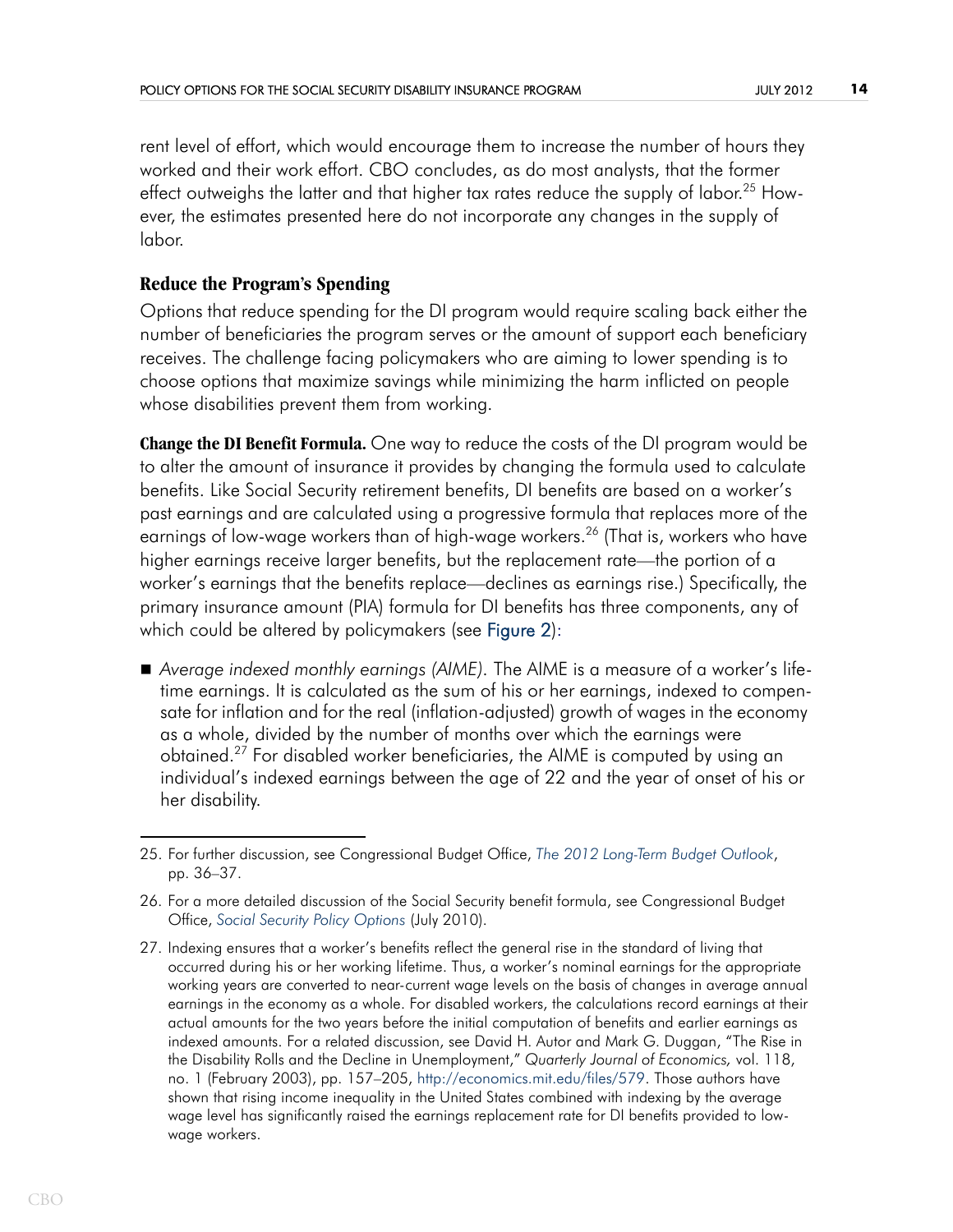- *Primary insurance amount factors*. The PIA factors are the rates by which the components of the AIME are multiplied—specifically, 90 percent, 32 percent, and 15 percent. The PIA factors, which are fixed by law, have been at those levels since 1977.<sup>28</sup>
- *Bend points.* The dollar amounts of the AIME at which the PIA factors change are called "bend points." They govern the portions of the AIME associated with each PIA factor and change annually when the national average wage index rises. In 2011, the bend points were \$749 and \$4,517. Thus, a person with an AIME below \$749 received a DI benefit equal to 90 percent of that amount; a person with an AIME between \$749 and \$4,517 received 90 percent of the first \$749 and 32 percent of the remainder; and a person with an AIME above \$4,517 received 90 percent of the first \$749, 32 percent of the next \$3,768 (\$4,517 minus \$749), and 15 percent of the amount above \$4,517.

CBO analyzed two options that are based on modifying the formula for computing DI benefits.

*Reduce All Benefits by 15 Percent.* Policymakers could choose to reduce all DI benefits by the same amount, a change that would maintain the progressivity of the DI program. For example, benefits for newly eligible workers could be cut by 15 percent by reducing each PIA factor by that percentage (to 77 percent, 27 percent, and 13 percent). Under that version of the option, the average DI benefit for disabled workers in 2012 would decline from \$1,111 per month to \$944 per month. Outlays for DI would fall by \$22 billion in 2022 and by 14 percent in 2037.<sup>29</sup>

Changes to benefits in the DI program would also directly affect other federal programs that use applicants' income and assets to determine eligibility or amounts of support. In particular, people whose DI benefits were reduced would be more likely to qualify for the Supplemental Security Income program and Medicaid. Lower DI benefits might also deter some people from participating in the DI program, which would reduce outlays in related programs, such as Medicare. However, if fewer people applied for DI benefits, outlays might rise in the retirement portion of Social Security if people then claimed their retirement benefits earlier than they otherwise would have. CBO did not estimate the effects of this option on outlays for programs other than DI.

*Reduce DI Benefits for People Age 53 and Older*. Under the current Social Security system, workers who claim retirement benefits at age 62 rather than at their full retirement

<sup>28.</sup> For further discussion, see Social Security Administration, "Automatic Determinations: Social Security Benefit Amounts" (October 19, 2011), [www.ssa.gov/oact/cola/Benefits.html;](http://www.ssa.gov/oact/cola/Benefits.html) and Muller, "The Effects of Wage Indexing on Social Security Disability Benefits."

<sup>29.</sup> In earlier work, CBO estimated the costs associated with the same option for the entire OASDI program and found that outlays for the Social Security system would decline by about 12 percent relative to outlays currently scheduled for 2040. See Congressional Budget Office, *[Social Security Policy](http://www.cbo.gov/publication/21547)  [Options](http://www.cbo.gov/publication/21547)*, p. 21.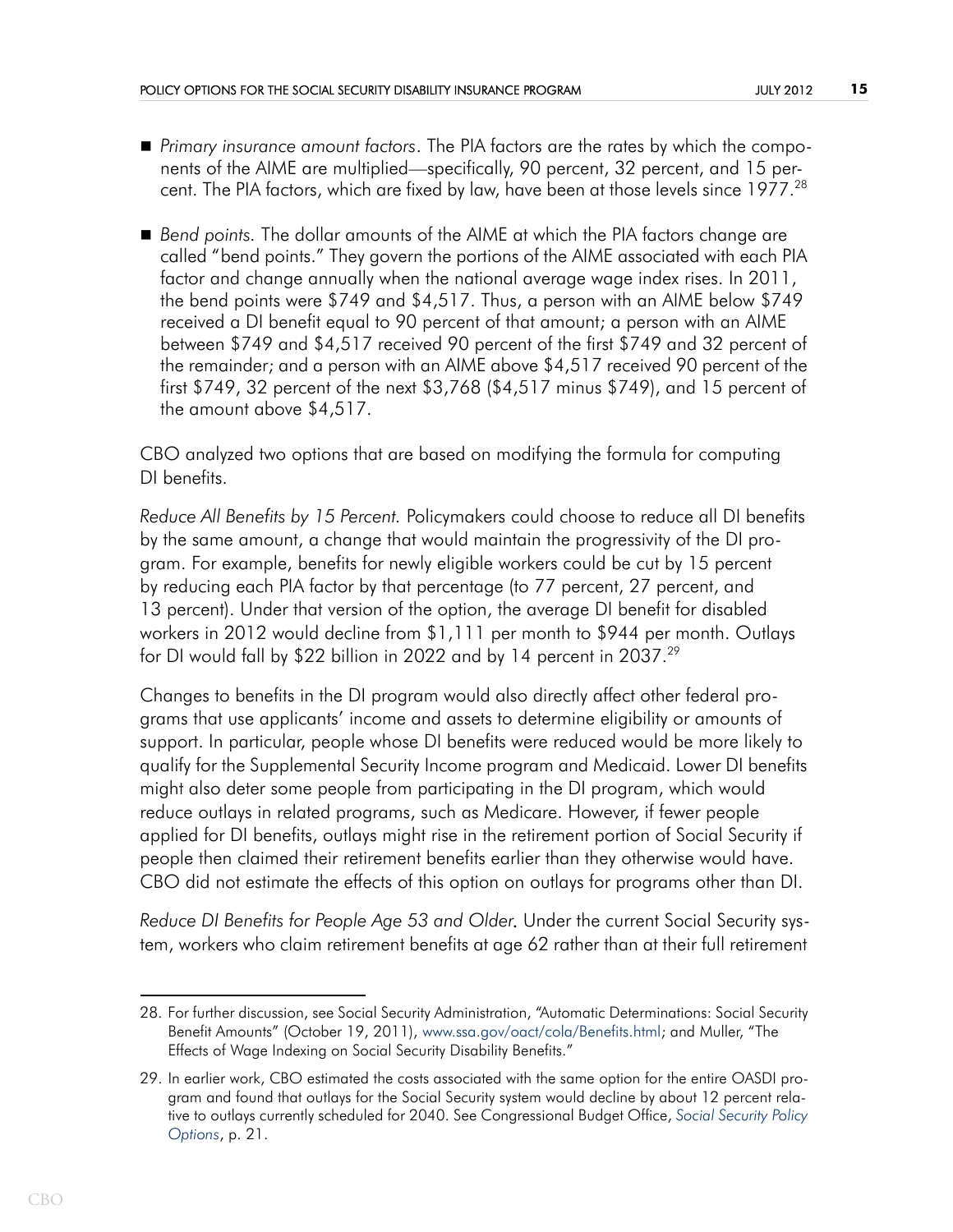age are subject to an actuarial reduction that lowers their benefits for as long as they live. In contrast, workers who at age 62 move from employment to the DI program's rolls, and then to Social Security's retirement program at their full retirement age, are not subject to a reduction. Instead, they receive approximately the same retirement benefits in each year that they would have received if they had enrolled directly in the retirement program at their full retirement age. A potential change to benefits for DI beneficiaries would be to impose the same penalty on them at age 62 that is now paid by early retirees.

CBO analyzed the budgetary effects of such an option by considering an approach that would reduce newly awarded benefits for older workers on the basis of their age. Specifically, for people born in 1960 and later, CBO estimated the effect of permanently reducing an older person's DI benefits at the time the benefits are first awarded; starting at age 53, benefits would be reduced by 3 percent, with an additional 3 percent reduction occurring at each subsequent year of age. Thus, a person who was newly awarded benefits at age 54 (in 2014 or later) would face a permanent reduction in benefits of 6 percent, a person who was newly awarded benefits at age 55 (in 2015 or later) would face a permanent reduction in benefits of 9 percent, and so on. Ultimately, a new beneficiary who was 62 years old would receive a permanent benefit reduction of 30 percent, which is equal to the reduced Social Security retirement benefit at that age for workers born in 1960 and later. A new beneficiary between the ages of 62 and 67 (the full retirement age for that group of workers) would receive a benefit equal to the Social Security retirement benefit he or she would have received at that age.

If such a schedule of reductions was put in place at the beginning of 2013, the option would affect about 2 million people in 2022 and would reduce outlays by about \$6 billion in that year and by nearly 7 percent in 2037, CBO estimates. Under the option, monthly support for people who were newly awarded benefits in 2022 would be reduced, on average, by between \$50 (for 53-year-olds) and \$600 (for 62-year-olds). Again, changes in the benefits provided through the DI program would directly affect spending for other parts of the Social Security system, Medicare, Medicaid, and SSI, but CBO did not estimate those effects.

**Change How DI Benefits Grow Over Time.** The DI program adjusts disabled workers' benefits annually to account for increases in the prices of goods and services. For those calculations, the program currently uses the consumer price index for urban wage earners and clerical workers (CPI-W); under this option, the program would switch to a different indexing factor—specifically, the chained CPI.<sup>30</sup> Over the next 10 years, CBO estimates, the chained CPI is likely to grow more slowly than the current CPI-W—on average, 0.25 percentage points per year more slowly. If that trend continued, this option would effectively reduce the growth of benefits for all DI beneficiaries. For exam-

<sup>30.</sup> For a broader discussion of the effects of such a switch, see Congressional Budget Office, *[Using a](http://www.cbo.gov/publication/21228)  [Different Measure of Inflation for Indexing Federal Programs and the Tax Code](http://www.cbo.gov/publication/21228)* (February 2010).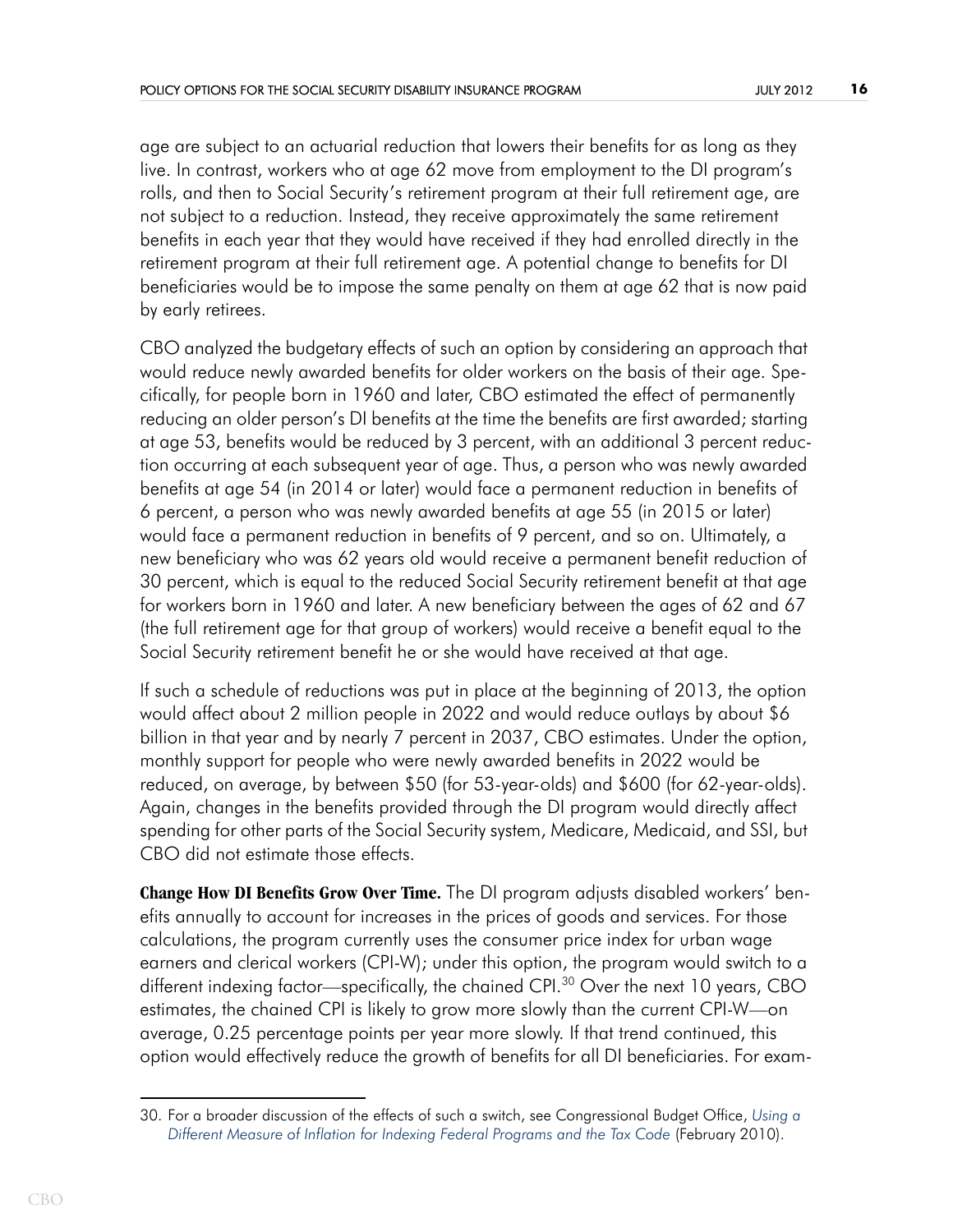ple, the benefit of a disabled worker under current law might have grown during the next 10 years from \$1,111 per month to \$1,344 per month, but that same worker's benefit under this option (that is, indexation using the chained CPI) would grow more slowly, from \$1,111 per month to \$1,312 per month.

In CBO's estimation, DI outlays would fall by about \$3 billion in 2022 if the chained CPI was used; in 2037, use of that alternative indexing measure would reduce outlays for the program by about 2 percent. If lawmakers decided to use the chained CPI simultaneously to index benefits in the Old-Age and Survivors' Insurance program, outlays for those components of Social Security would fall by over \$20 billion in 2022. If they also applied the change in policy to SSI, its outlays would fall by nearly \$2 billion in 2022. In contrast, if policymakers did not require use of the chained CPI for indexing SSI benefits, outlays for that program would increase slightly in response to the lower benefits that the option would provide to DI beneficiaries.

**Change Eligibility Rules.** The eligibility standards for receiving benefits from the DI program could be altered in numerous ways.

*Eliminate Eligibility Starting at Age 62.* As noted earlier, the DI benefits that workers receive at age 62 equal the full OASI (retirement) benefit they would have received at their full retirement age, a policy that encourages people to apply for DI and OASI benefits simultaneously. (Some individuals claim OASI benefits during the five-month waiting period that the DI program imposes on applicants for benefits. Those individuals' receipt of OASI benefits during the waiting period reduces their DI and subsequent OASI benefits for the rest of their lives.)

CBO estimated the budgetary impact of preventing workers from applying for DI benefits after their 62nd birthday or from receiving awards if the date they become eligible for benefits is after that birthday. Under such a policy, individuals who would have become eligible for DI benefits at age 62 or later would instead have to claim retirement benefits. Benefits for those men and women over their lifetime would be as much as 30 percent lower, on average, than the DI and OASI benefits they would have claimed. (The actual reduction in lifetime benefits would depend on their year of birth, the age at which they claimed retirement benefits, and how long they lived.) On the one hand, the option might induce some people to work longer than they would have worked under current law; on the other hand, it might induce some people who were planning to work until age 62 or 63 to leave the labor force at age 61 and apply for DI benefits. The option also would deny support to some older disabled people who would have relied on those larger benefits and on the associated Medicare coverage.

In CBO's estimation, the option would affect about 500,000 people in 2022 and would reduce DI outlays by about \$12 billion in 2022 and by about 6 percent in 2037. However, most of those budgetary savings would be offset by larger outlays for Social Security retirement benefits as people shifted from the DI to the OASI program. OASI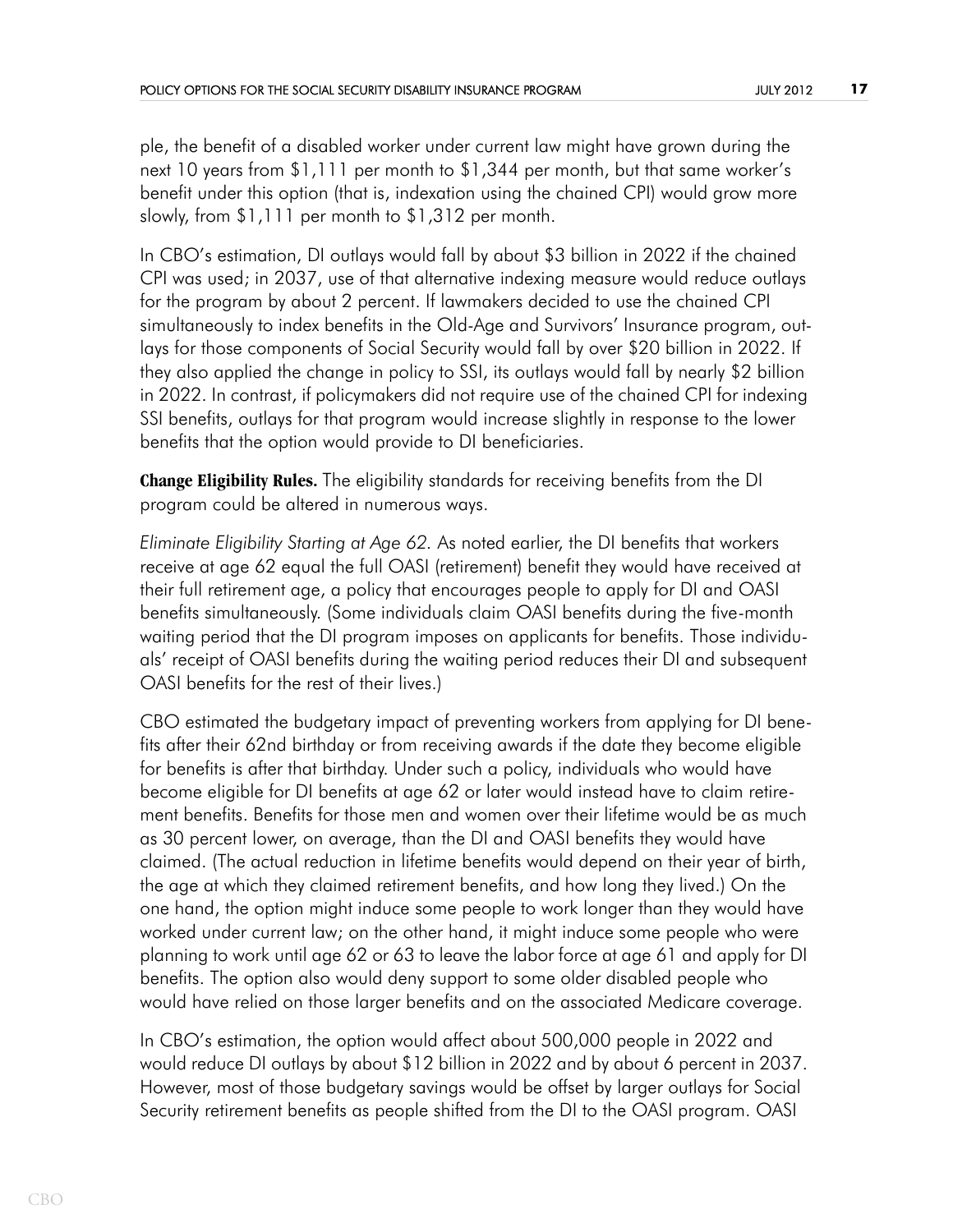outlays under this option would rise by over \$9 billion in 2022, CBO estimates, thereby reducing net savings for the Social Security system to about \$2 billion.

*Require Applicants to Have Worked More in Recent Years.* To be eligible for benefits under the current DI program, disabled workers must generally have worked 5 out of the past 10 years.<sup>31</sup> CBO estimated the budgetary effects of a policy that would tighten that eligibility rule by requiring disabled workers to have worked 4 of the past 6 years. The tighter policy would reduce the number of workers who received DI benefits by 4 percent, CBO estimates, and would decrease outlays for the program by \$8 billion in 2022. Expenditures on the program in 2037 would be about 5 percent lower.

*Increase the Age at Which Disability Requirements Become Less Restrictive.* One set of DI eligibility criteria for people who do not have a specific SSA-designated medical impairment is based on whether an individual can find a job within the U.S. economy. The criteria are known as vocational factors, and they vary with age, becoming less restrictive at ages 45, 50, 55, and 60 than they are at earlier ages.<sup>32</sup> For example, according to the current DI program's criteria, a worker who was 45 to 49 years old, whose "maximum sustained work capacity" was limited to sedentary work, who had no experience doing skilled work, and who was illiterate or unable to communicate in English would be considered disabled under the vocational criteria and awarded benefits if he or she had a sufficient work history.<sup>33</sup> In contrast, his or her younger counterparts would not immediately qualify for the DI program.

CBO estimated the budgetary impact of shifting upward the age ranges for the vocational factors. The current factors for ages 45 to 49, 50 to 54, and 55 to 59 would apply instead to ages 47 to 51, 52 to 56, and 57 to the full retirement age, respectively; the current vocational factor for age 60 and the factors for ages 45 to 46 would be eliminated. Under such a policy, the number of DI recipients would fall by about 50,000, or 0.5 percent, in 2022. Expenditures for the DI program would fall by

<sup>31.</sup> For the purposes of computing Social Security benefits, a year of work is defined as having earnings that exceed Social Security's "quarters of coverage" threshold. In 2012, a worker receives one-quarter of coverage (up to a total of four quarters in the year) for each \$1,130 of annual earnings. The amount of earnings required for a quarter of coverage generally increases annually at the same rate as the rise in the average wage index.

<sup>32.</sup> Recent research shows the large increase in the rate of DI awards at those ages. See Joyce Manchester and Jae G. Song, "What Can We Learn from Analyzing Historical Data on [Social Security](http://www.ssa.gov/policy/docs/ssb/v71n4/index.html)  Entitlements?," *[Social Security Bulle](http://www.ssa.gov/policy/docs/ssb/v71n4/index.html)tin,* vol. 71, no. 4 (November 2011), pp. 1–13, www.ssa.gov/ policy/docs/ssb/v71n4/index.html.

<sup>33.</sup> See Social Security Administration, "Appendix 2 to Subpart P [of Part 404—Medical-Vocational](http://www.ssa.gov/OP_Home/cfr20/404/404-app-p02.htm)  [Guidelines,"](http://www.ssa.gov/OP_Home/cfr20/404/404-app-p02.htm) *Code of Federal Regulations* (November 2011), www.ssa.gov/OP\_Home/cfr20/404/ 404-app-p02.htm. SSA's definition of "maximum sustained work capacity" is related to the kinds of tasks a person can perform at work, and its definition of "sedentary work" is related to the amount of weight a worker can lift or carry and the amount of time he or she can stand, walk, and sit. See Social Security Administration, "DI 25001.001 Medical-Vocational Quick Reference Guide," TN 6 (03-10) (May 2012), [http://policy.ssa.gov/poms.nsf/lnx/0425001001.](http://policy.ssa.gov/poms.nsf/lnx/0425001001)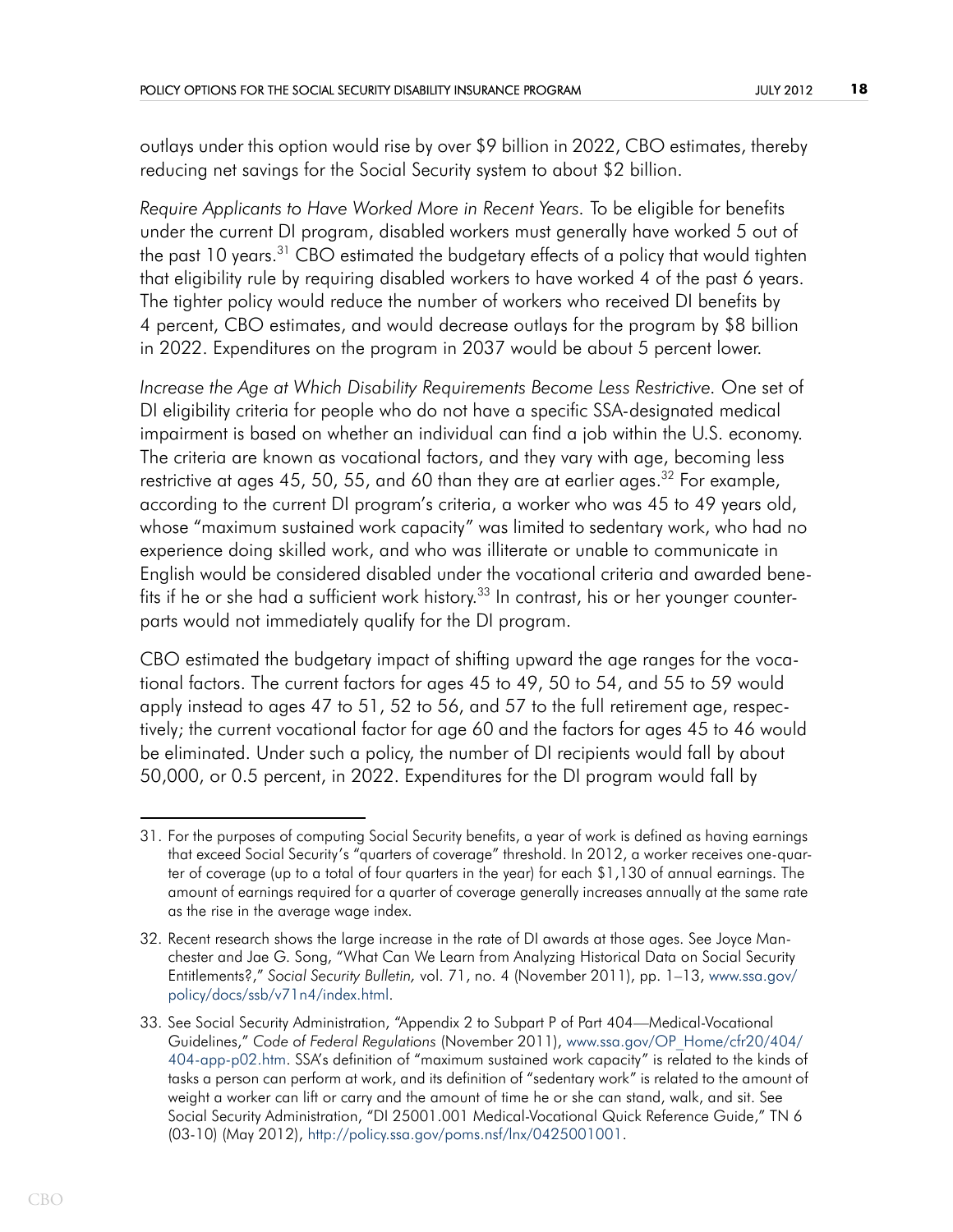50,000, or 0.5 percent, in 2022. Expenditures for the DI program would fall by \$1 billion in that year, CBO estimates, and by 3 percent in 2037. By reducing participation in the DI program, the option would also reduce participation in Medicare (and thus Medicare outlays) but would result in greater outlays for SSI and Medicaid. CBO did not estimate the effects on outlays for those programs.

**Extend the Waiting Period for Benefits from 5 Months to 12 Months.** To be deemed eligible for the DI program and ultimately to be awarded benefits, applicants must have earnings that fall below a threshold amount—called the substantial gainful activity (SGA) amount—for at least five months, which constitutes a waiting period during which applicants receive no support from the program*.* For example, suppose a worker becomes disabled on January 15 and leaves the labor force. The worker then applies to the DI program for benefits, and SSA awards them to the worker on November 1 of that year. The worker's eligibility date is therefore July 1, or five months after the onset of disability, which SSA sets as February 1. (Unless the date of disability onset is the first day of the month, SSA pushes dates of onset to the first day of the next month.) In addition to receiving monthly DI benefits from November 1 onward, the worker also receives retroactive benefits for the period between the date of eligibility (July 1) and the awarding of benefits (November 1).

Increasing the DI program's waiting period would reduce outlays for benefits and might deter some people from applying. At the same time, if the waiting period was lengthened, it would make many disabled workers worse off because they would be forced to wait longer for benefits.

CBO estimated that under a policy in which the waiting period for DI benefits was extended to 12 months, DI outlays would fall by \$11 billion in 2022 and by about 7 percent in 2037. Outlays for the SSI program, however, would be higher with that extended waiting period: People's income would be lower until they entered the DI program, and, in CBO's estimation, the increase in SSI spending that would result from that lower income would offset roughly one-eighth of the DI program's savings. CBO assumed that DI beneficiaries' eligibility for Medicare under this option would still begin 29 months after the onset of disability (the sum of the 5-month initial waiting period for benefits plus the 24-month waiting period for Medicare coverage once a disabled worker was awarded benefits), so spending for Medicare under the option would probably be little changed.

**Change Certain Administrative Features of the DI Program.** SSA could alter the administration of the DI program in a number of ways that might affect the program's costs. CBO identified two such potential changes: modifying certain aspects of the appeals process associated with applying to the program and altering how SSA reexamines disability cases over time. However, because there is little evidence as to the impact such policies would have, CBO did not estimate their potential budgetary effects.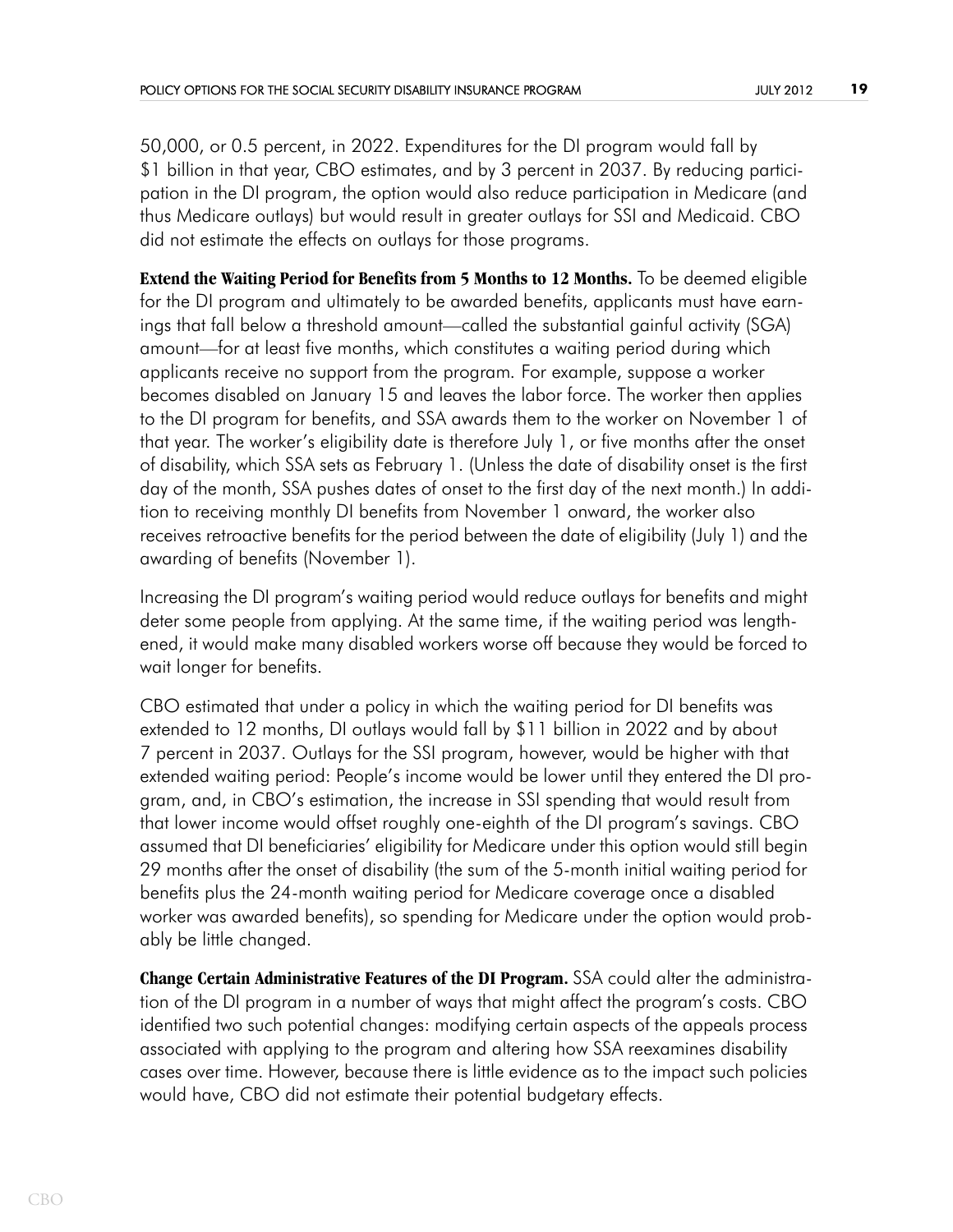the Disability Determination Services (DDS), which are agencies funded by SSA and administered by the states.<sup>34</sup> If a person's application is denied at the DDS level, the applicant can either terminate the application process or appeal the decision. Certain appeals may be adjudicated before administrative law judges—individuals appointed by SSA who conduct hearings at about 180 offices across the country.<sup>35</sup> Those officials are trained at the local hearing office at which they are employed.

Researchers have suggested different ways in which SSA could improve the administration of the DI program at the hearings level. They include modifying the selection criteria for administrative law judges, increasing the length of their training, and improving the consistency of training among localities. Another example of a possible change in the program's administrative procedures involves altering the hearing process. Applicants for DI benefits are permitted legal representation at appeal hearings, whereas SSA is not. Policymakers could allow SSA to be so represented, which in the short term would add certain costs for hiring and training but might over the long run result in lower spending for the program because fewer people would be admitted.<sup>36</sup> However, the effects that any of those modifications would have on the disability determination process are uncertain, and CBO has not estimated their budgetary impact.

*Increase the Frequency of Continuing Disability Reviews.* An option related to recent growth in the DI program involves SSA's periodic reexamination of cases through continuing disability reviews (CDRs). CDRs help the agency determine whether disabled workers are still eligible for benefits, and they tend to lower outlays for the program because the average reduction in benefits associated with a CDR is significantly greater than the average cost of a review. The Budget Control Act of 2011 (Public Law 112-25) allows lawmakers to adjust the current limits on overall federal discretionary spending to permit additional appropriations for conducting CDRs. (That additional money may also be used to fund CDRs for SSI beneficiaries and redeterminations of whether SSI

[<sup>34.</sup> For details on the application and appeals p](http://cbo.gov/publication/43432)rocess, see Congressional Budget Office, "DI: The Social Security Disability Insurance Program" (infographic, July 2012).

<sup>35.</sup> Social Security Administration, *Annual Statistical Supplement, 2011*, Table 2.F1*.*

<sup>36.</sup> See Autor and Duggan, "The Growth in the Social Security Disability Rolls: A Fiscal Crisis Unfolding"; and Social Security Advisory Board, *[Improving the Social Security](file: http://www.ssab.gov/documents/HearingProcess.pdf) Administration's Hearing Process* (September 2006), www.ssab.gov/documents/HearingProcess.pdf, and *Charting the Future of Social Security's Disability Programs: The Need for Fundamental Change* (January 2001), [www.ssab.gov/Publications/Disability/disabilitywhitepap.pdf.](http://www.ssab.gov/Publications/Disability/disabilitywhitepap.pdf)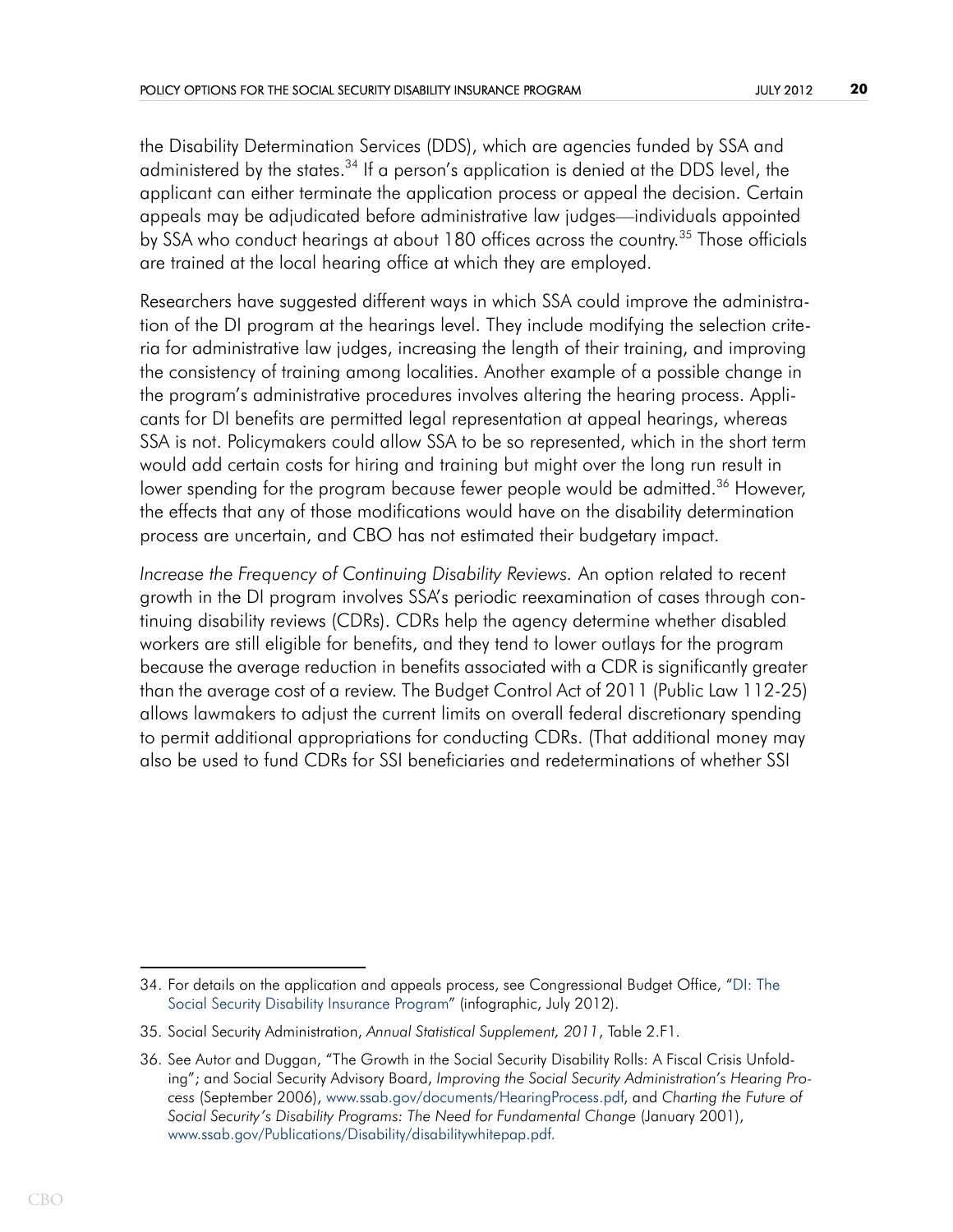recipients still meet the program's nonmedical eligibility criteria—that is, those related to income and assets.) $37$ 

In its 2011 cost estimate for the Budget Control Act, CBO estimated the effect on outlays if the Congress appropriated the maximum amounts for which such adjustments to the spending limits could be made. In CBO's estimation, such appropriations would add about \$4 billion in funding for SSA to CBO's baseline for the coming decade. In addition, if that additional funding was appropriated, spending for benefits from the DI program, SSI, Medicare, and Medicaid would fall by nearly \$12 billion during the 2012–2021 period, and additional savings would accrue after 2021.<sup>38</sup> CBO has not estimated the effects of even larger appropriations for such purposes or of other changes in the manner in which CDRs are conducted.

## **Options to Provide Greater Support to Disability Insurance Beneficiaries**

In light of the importance of DI benefits to the individuals and families who receive them, policymakers might want to provide greater amounts of support to certain disabled workers. CBO estimated the additional federal spending that would result from two options for increasing such assistance:

- Increase benefits for all DI beneficiaries beyond their first year of receiving benefits by raising the annual cost-of-living adjustment (COLA) by 1 percentage point, and
- Eliminate the five-month waiting period for benefits for workers who apply for disability insurance, thereby paying benefits to DI recipients from the date of onset of their disability.

## **Increase the COLA by 1 Percentage Point**

One way in which lawmakers could provide greater support to DI beneficiaries would be to increase the rate at which benefits grow over time. One consequence of such a change is that disabled workers who became entitled to benefits at relatively younger ages would experience more years of the enhanced COLA in their benefits than would workers who were awarded support when they were older.

If the COLA was increased by 1 percentage point, CBO estimates, total outlays would rise by \$16 billion in 2022 and by 6 percent in 2037. Outlays for related programs

<sup>37.</sup> The law allows for similar adjustments to the spending limits for additional appropriations for Medicare, Medicaid, and the Children's Health Insurance Program to ensure that enrollees meet the programs' eligibility criteria, that claims are paid accurately, and that the programs are managed effectively and efficiently.

<sup>38.</sup> Congressional Budget Office, [letter to the Honorable John Boehner and the Honorable Harry Reid](http://www.cbo.gov/publication/41626)  [about CBO's analysis of the impact on the deficit of the Budget Control Act of 2011, as posted on](http://www.cbo.gov/publication/41626)  [the Web site of the House Committee on Rules on August 1, 2011](http://www.cbo.gov/publication/41626) (August 2011).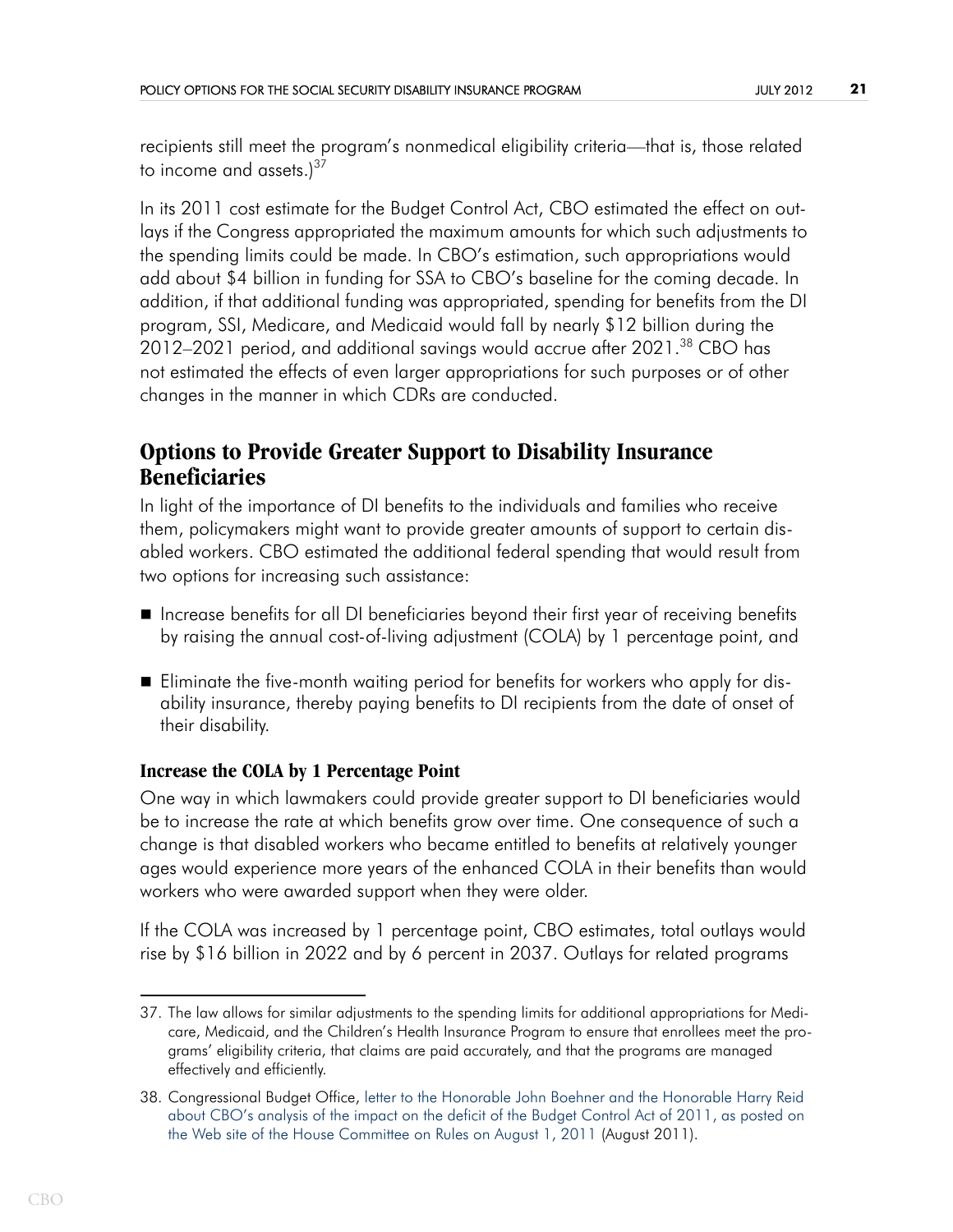would change slightly under such a policy: Spending for programs that used applicants' income and assets to determine eligibility for benefits (SSI and Medicaid, for example) would be affected because people who received higher DI benefits as a result of the larger COLA might not be eligible for those programs. CBO did not estimate the magnitude of those effects.

## **Eliminate the Five-Month Waiting Period**

If lawmakers eliminated the DI program's waiting period for applicants, a worker would be eligible for DI benefits the day he or she was deemed to become disabled or to have stopped working because of the onset of disability. As under the current program, DI beneficiaries would receive a "retroactive" benefit—a lump-sum payment for the time between their application to the program and their approval for benefits.

Under a policy that eliminated the waiting period, total DI outlays would rise by \$8 billion in 2022, CBO estimates, and by 5 percent of outlays in 2037. A policy that eliminated the DI program's waiting period would lead to additional DI benefits for disabled workers who would have been eligible for SSI and Medicaid, and it would therefore reduce outlays for those two programs. In particular, the reduction in SSI outlays would offset nearly one-tenth of the increase in DI spending.

## **Possible Approaches to Making Fundamental Changes in the Disability Insurance Program**

Changes in the U.S. economy, advances in medicine and technology, and the evolution of views about disability during the past several decades suggest that the DI program's model of disability, in which disabled people leave the labor force, may be outdated. In particular, those recent economic and perceptual shifts suggest that a disability insurance system that emphasized workers' continuing in their jobs might lead to a higher rate of employment among those with disabilities than is now the case.<sup>39</sup>

The effect of that kind of job-continuation model on the DI program's rolls and costs would depend on the structure of the changes in policy that established it, and only limited evidence is available on the potential impact of such changes. Therefore, CBO did not estimate the budgetary effects of specific changes of that sort. However, the agency reviewed proposals for such fundamental reforms to the DI program and summarized the main themes among them: moving to a so-called partial disability system or, for newly disabled workers, focusing on their rehabilitation and reemployment rather than on their receipt of benefits. In CBO's estimation, such changes are unlikely to provide

<sup>39.</sup> For further discussion, see Richard V. Burkhauser and Mary C. Daly, *The Declining Work and Welfare of People with Disabilities: What Went Wrong and a Strategy for Change* (AEI Press, 2011); and David H. Autor and Mark G. Duggan, *Supporting Work: A Proposal for Modernizing the U.S. Disability Insurance System* (Brookings Institution, Hamilton Project, December 2010), [www.brookings.edu/](http://www.brookings.edu/papers/2010/12_disability_insurance_autor.aspx) papers/2010/12 disability insurance autor.aspx.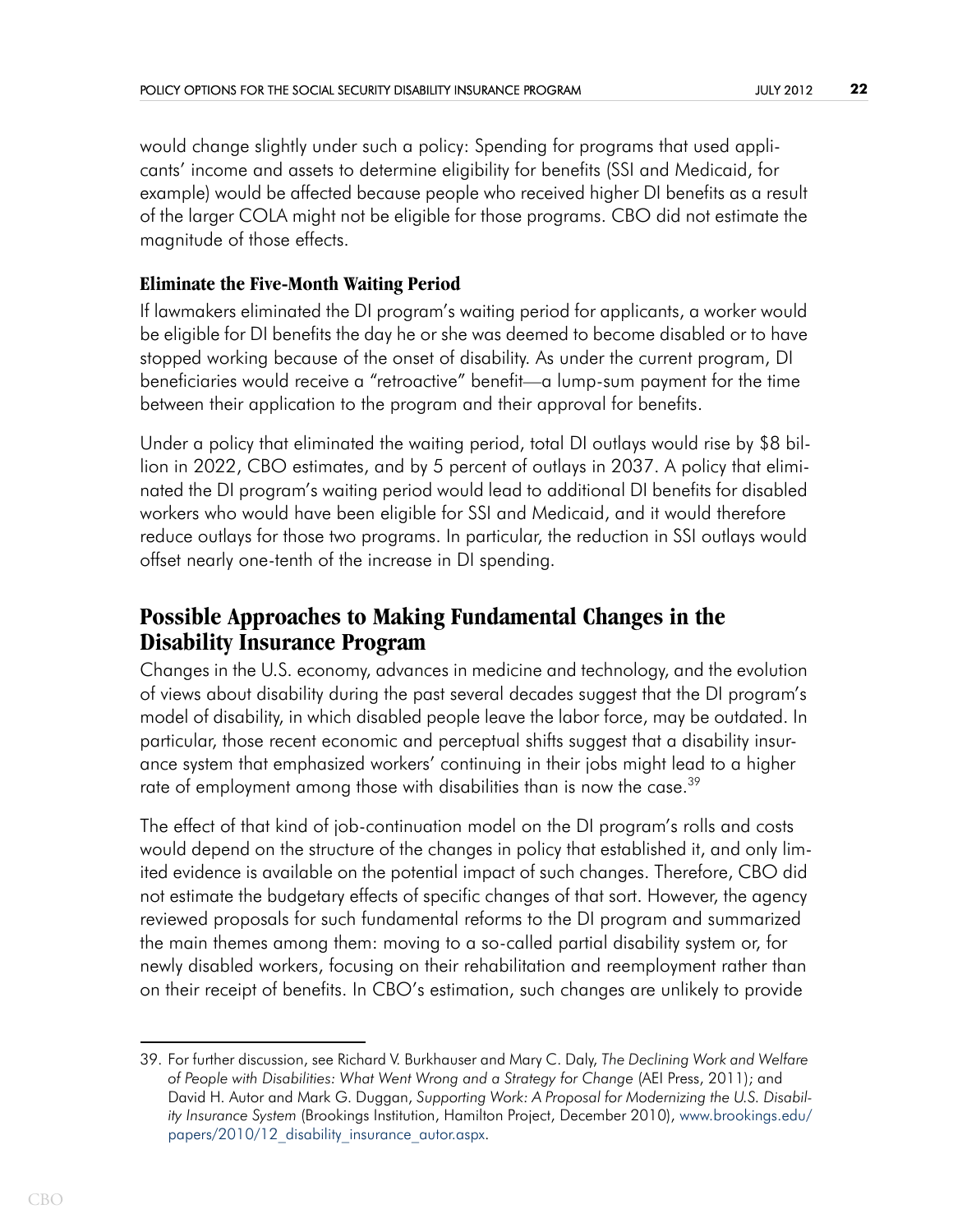significant short-term cost savings but could provide long-term savings or achieve other goals, such as improving the well-being of people with disabilities.

### **The Capacity for Work of People with Disabilities**

At the time the DI program was established, in 1956, policymakers specified that beneficiaries be "unable to engage in any substantial gainful activity." Over the past half century, though, the labor market has changed considerably, shifting away from physically demanding jobs with rigid work schedules and toward jobs with a broader range of physical requirements and greater flexibility in how those jobs can be performed. That changed environment suggests there may be more opportunities today for disabled people to work. At the same time, views about people with disabilities have changed, emphasizing abilities rather than limitations, capacities over deficits. That modern view of disability was codified in 1990 with the passage of the Americans with Disabilities Act. The law requires that people with disabilities have equal access to employment (as well as to other activities) and that their employers make reasonable accommodations (for the use of such equipment as hearing aids and wheelchairs and through computer modifications to increase accessibility) to support their work.

Nonetheless, over the past 20 years, the employment rate among people with disabilities has declined sharply, from about 29 percent in calendar year 1990 to about 16 percent in 2010.<sup>40</sup> The drop in employment does not appear to be explained by a rising inability to work at all, nor does it seem to be attributable to the ups and downs of the business cycle. Instead, recent research shows that an increasing number of DI claims are coming from younger workers with mental or musculoskeletal disorders despite other evidence indicating that those workers have the greatest capacity to remain part of the labor force.<sup>41</sup> Another study, using data on accepted and rejected applicants with similar conditions, also found that some new DI beneficiaries were able to continue working.42 To be sure, not all DI beneficiaries can be candidates for reemployment. Still, evidence of existing work capacity among disabled workers—as well as increased use of assistive technologies and workplace accommodations—implies that

<sup>40.</sup> See Employment and Disability Institute, "U.S. Disability Statistics: Current Population Survey" (various years), [www.disabilitystatistics.org](http://www.disabilitystatistics.org). For a discussion of the technical issues related to measuring employment rates among people with disabilities, see Burt S. Barnow, "The Employment Rate of People with Disabilities," *Monthly Labor Review,* vol. 131, no. 11 (November 2008), pp. 44–50, [www.bls.gov/mlr/2008/11/contents.htm.](http://www.bls.gov/mlr/2008/11/contents.htm)

<sup>41.</sup> Till von Wachter, Jae Song, and Joyce Manchester, "Trends in Employment and Earnings of Allowed and Rejected Applicants to the Social Security Disability Insurance Program," *American Economic Review,* vol. 101, no. 7 (December 2011), pp. 3308–3329, [www.aeaweb.org/arti](http://www.aeaweb.org/articles.php?doi=10.1257/aer.101.7.3308)[cles.php?doi=10.1257/aer.101.7.3308](http://www.aeaweb.org/articles.php?doi=10.1257/aer.101.7.3308)*.*

<sup>42.</sup> Nicole Maestas, Kathleen J. Mullen, and Alexander Strand, *Does Disability Insurance Receipt Discourage Work?* RAND Working Paper WR-853-2 (RAND, March 2011), [www.rand.org/pubs/](http://www.rand.org/pubs/working_papers/WR853-2.html) [working\\_papers/WR853-2.html](http://www.rand.org/pubs/working_papers/WR853-2.html). Also see Eric French and Jae Song, *The Effect of Disability Insurance Receipt on Labor Supply,* Federal Reserve Bank of Chicago Working Paper 2009-05 (revised July 1, 2011), [www.chicagofed.org/webpages/publications/working\\_papers/2009/wp\\_05.cfm.](http://www.chicagofed.org/webpages/publications/working_papers/2009/wp_05.cfm)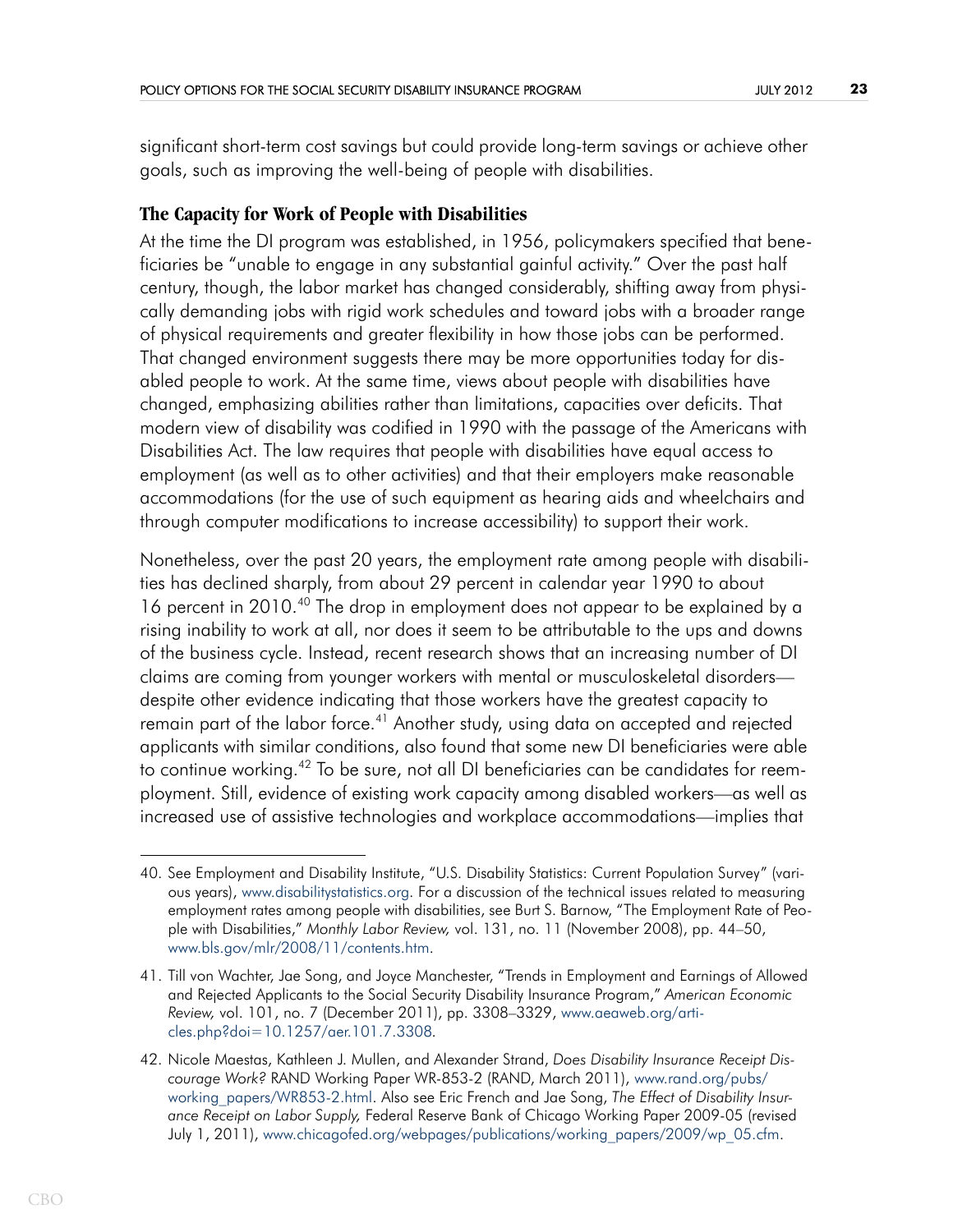the design of the DI program might contribute to the relatively low rate of employment among people with disabilities.<sup>43</sup>

### **Encouraging Work Among DI Beneficiaries and Applicants**

One approach that policymakers have already used to try to increase employment among current and future DI beneficiaries is to provide support for their return to work. As currently designed, however, that approach does not appear to have had a significant effect. In 1999, lawmakers authorized the Ticket to Work and Work Incentives Improvement Act, under which DI beneficiaries may request employment or vocational rehabilitation services. The act was designed to encourage DI beneficiaries to find jobs and lessen their reliance on the program's benefits. In particular, the legislation provided the following:

- Grants to support counselors for working beneficiaries,
- Upgrades to help SSA speed up the processing of information about earnings and the results from continuing disability reviews,
- Expedited reinstatement of disabled workers whose benefits were terminated because they returned to work but then became unable to work and returned to the DI rolls,
- Eased procedures for states to establish income and asset standards for working people with disabilities and thus share Medicaid costs through premiums or other cost-sharing arrangements, and
- Extended Medicare coverage—from about three years under the previous rules to nearly eight years under the 1999 legislation—for beneficiaries who returned to work.

Although those provisions reduce some of the potential hurdles to DI beneficiaries' participation in the labor market, the employment rates of DI recipients have not been measurably affected.44 As of April 2012, 13.2 million DI and SSI beneficiaries were eligible for employment services through the Ticket to Work program, but only about

<sup>43.</sup> See, for example, "Assistive Technology, Accommodations, and the Americans with Disability Act" (Cornell University, (December 2000), [www.ilr.cornell.edu/extension/files/download/](http://www.ilr.cornell.edu/extension/files/download/Assistive_Tech.pdf) [Assistive\\_Tech.pdf.](http://www.ilr.cornell.edu/extension/files/download/Assistive_Tech.pdf)

<sup>44.</sup> Government Accountability Office, *Employment for People with Disabilities: Little Is Known About the*  Effectiveness of Fragmented and Overlapping Programs, GAO-12-677 (June 2012), [www.gao.gov/](http://www.gao.gov/assets/600/592074.pdf) [assets/600/592074.pdf](http://www.gao.gov/assets/600/592074.pdf), and *Social Security Disability: Ticket to Work Participation Has Increased, but Additional Oversight Needed*, GAO 11-324 (May 2011), [www.gao.gov/products/](http://www.gao.gov/products/GAO-11-324) [GAO-11-324;](http://www.gao.gov/products/GAO-11-324) and Craig Thornton and others, *Evaluation of the Ticket to Work Program: Assessment of Post-Rollout Implementation and Early Impacts* (Mathematica Policy Research and Cornell University, May 2007).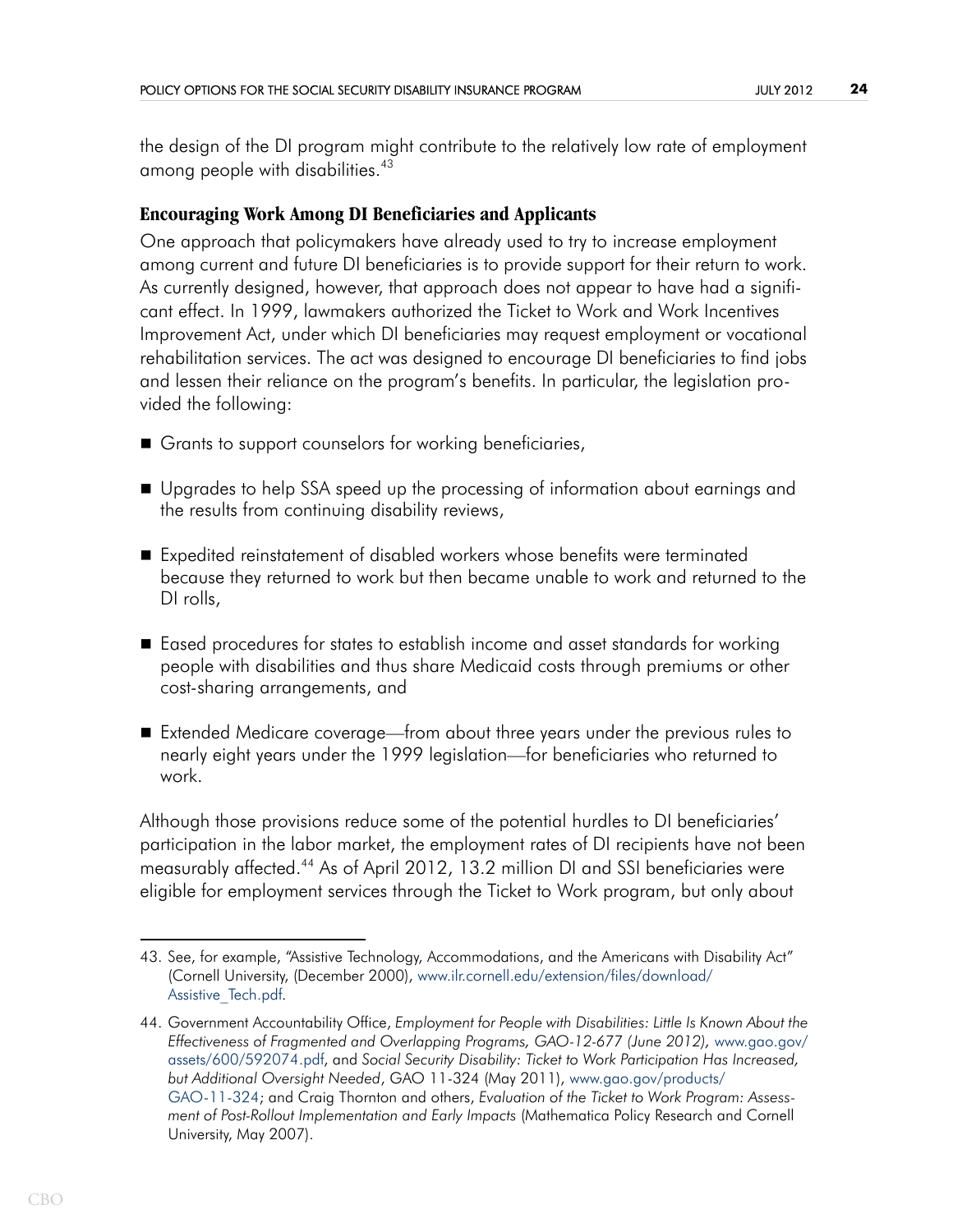290,000 beneficiaries (or about 2 percent) were receiving them. About 1,000 firms have signed up to be "employment networks" to provide services to beneficiaries, and about 900 have successfully placed DI beneficiaries in jobs.<sup>45</sup>

The original Ticket to Work legislation asked SSA to implement and evaluate a demonstration project that would modify reductions in DI benefits for beneficiaries who work. SSA is currently evaluating the effects of such a program in which annual benefits are reduced by \$1 for every \$2 in earnings that exceed the SGA amount.<sup>46</sup> However, it is too early to determine whether those modifications will succeed in encouraging more DI beneficiaries to leave the program's rolls and return to the labor market.

A growing number of studies suggest that the critical obstacle to DI beneficiaries' return to the labor market is the substantial amount of time they have often spent away from employment, through a combination of looking for work, completing the DI program's waiting period, and receiving DI benefits. Specifically, because DI applicants must demonstrate that they are unable to undertake any substantial gainful employment, workers who seek support must generally leave any jobs they might be holding. Once an application is filed, the determination process is quite lengthy.<sup>47</sup> During the time a DI application is being reviewed, the applicant receives no income support or medical benefits from the program, and the law requires no additional accommodations for his or her disability in the workplace. Moreover, the program's limits on earnings discourage applicants from continuing to work even on a trial basis because doing so could jeopardize their DI application. Research has shown that returning to work is difficult for rejected DI applicants, and the time they spend out of the workforce (perhaps as much as two years while they seek benefits) generally makes it harder. For people who are

<sup>45.</sup> For additional information on the Ticket t[o Work program and the employment networks, see Social](http://www.ssa.gov/disabilityresearch/
offsetnational.htm)  [Security Administration,](http://www.ssa.gov/disabilityresearch/
offsetnational.htm) "Ticket to Work," www.ssa.gov/disabilityresearch/offsetnational.htm; and David Stapleton and others, *Ticket to Work at the Crossroads: A Solid Foundation with an Uncertain Future* (Mathematica Policy Research and Cornell University, September 2008).

<sup>46.</sup> As under the DI program's usual rules, beneficiaries in the trial program are allowed to earn any amount for as long as 12 months (a trial work period of 9 months plus a grace period of 3 months) and keep all of their benefits. But also under those rules, beneficiaries lose 100 percent of their benefits after 12 months if they earn the SGA or more, whereas in the trial program, many beneficiaries can keep a substantial share of their benefits. See Social Security Administration, "Benefit Offset National Demonstration" (July 2012), [www.ssa.gov/disabilityresearch/offsetnational.htm.](http://www.ssa.gov/disabilityresearch/offsetnational.htm) 

[<sup>47.</sup> The average DI applicant who appea](http://www.ssa.gov/disabilityresearch/offsetnational.htm)ls an initially denied application to an administrative law judge will wait about 12 months for the case to be decided, although that is significantly faster than the time required for such judgments a few years ago. See Congressional Budget Office, ["DI: The Social](http://www.cbo.gov/publication/43432)  [Security Disability Insurance Program" \(](http://www.cbo.gov/publication/43432)infographic); Social Security Administration, *The Social Security Administration's (SSA) Performance and Accountability Report (PAR) for Fiscal Year (FY) 2011* (February 2012), [www.socialsecurity.gov/finance;](http://www.socialsecurity.gov/finance/) and David Autor and others, *Does Delay Cause Decay? The Effect of Administrative Decision Time on the Labor Force Participation and Earnings of Disability Applicants*, University of Michigan Retirement Research Center Working Paper 2011-258 (September 2011), [www.mrrc.isr.umich.edu/publications/papers/pdf/wp258.pdf.](http://www.mrrc.isr.umich.edu/publications/papers/pdf/wp258.pdf)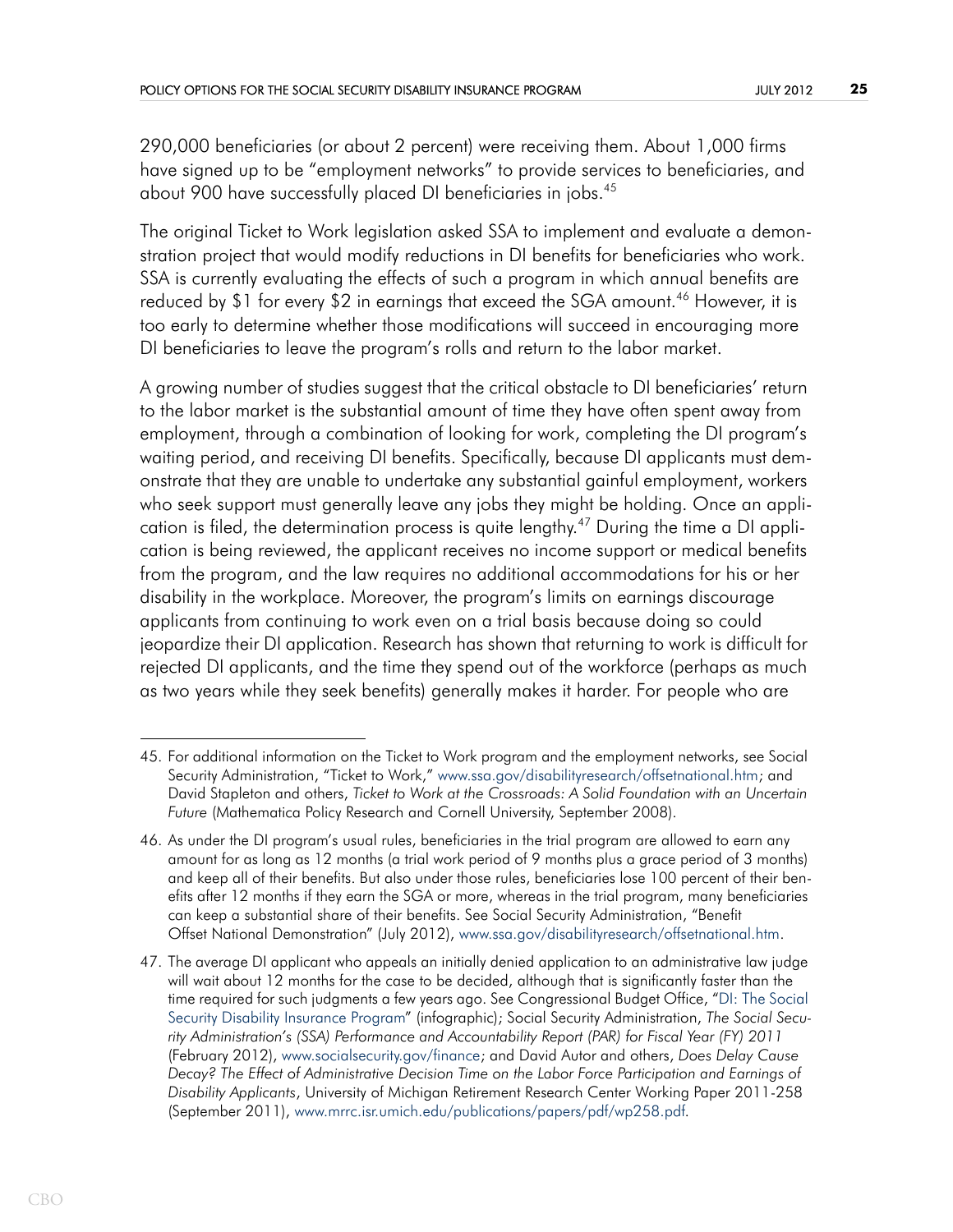eventually awarded DI benefits, concerns about maintaining that support and finding employment after a long absence from the workforce may keep many from reentering the labor market.48

## **Strategies for Reducing the Number of People Who Leave the Workforce and Become DI Beneficiaries**

The limited success of programs designed to increase the rate at which DI beneficiaries and applicants return to work has spurred proposals aimed at supporting employment for people with disabilities before they quit their job to begin the application process. Ideally, such proposals can enable people with disabilities to remain in the workforce and can thereby slow the movement of such people onto the DI rolls. In the face of fiscal challenges that are similar to those confronting the United States, several other nations have implemented some of those types of changes.

**Moving to a Partial Disability System.** One way to encourage workers with disabilities to participate in the labor market is to move to a partial disability system of the kind used by the Department of Veterans Affairs and by many workers' compensation systems. Partial disability systems generally use a predetermined schedule to calculate a "percent disabled" rating for each individual; those percentages then determine the amount of the payments a person will receive. Such a system avoids the either/or threshold currently employed in the DI program in which employment and disability are considered incompatible. A partial disability system explicitly recognizes that workers with a disability that restricts their activity by, say, 30 percent or 50 percent have some remaining capacity to work.

If the DI program shifted to such a system, the number of people in the program would probably increase because the system would encourage people with less-severe disabilities to apply and qualify for benefits. Because current beneficiaries would not face reduced benefits and newly qualified individuals who are partially disabled would also receive benefits, outlays would rise in the short run. However, the net budgetary effects in the long run are difficult to estimate because they would depend critically on the definitions used to assess partial disability, on the amount of benefits provided for those who were so identified, and on the responses of workers and firms.

In practice, partial disability systems have been difficult to design and carry out consistently. Problems of implementation include, first, how to agree on a predetermined schedule of disabling conditions when the demands of a job and the severity of health impairments may change over time and, second, how to use the schedule to assess

<sup>48.</sup> Maestas, Mullen, and Strand, *Does Disability Insurance Receipt Discourage Work?*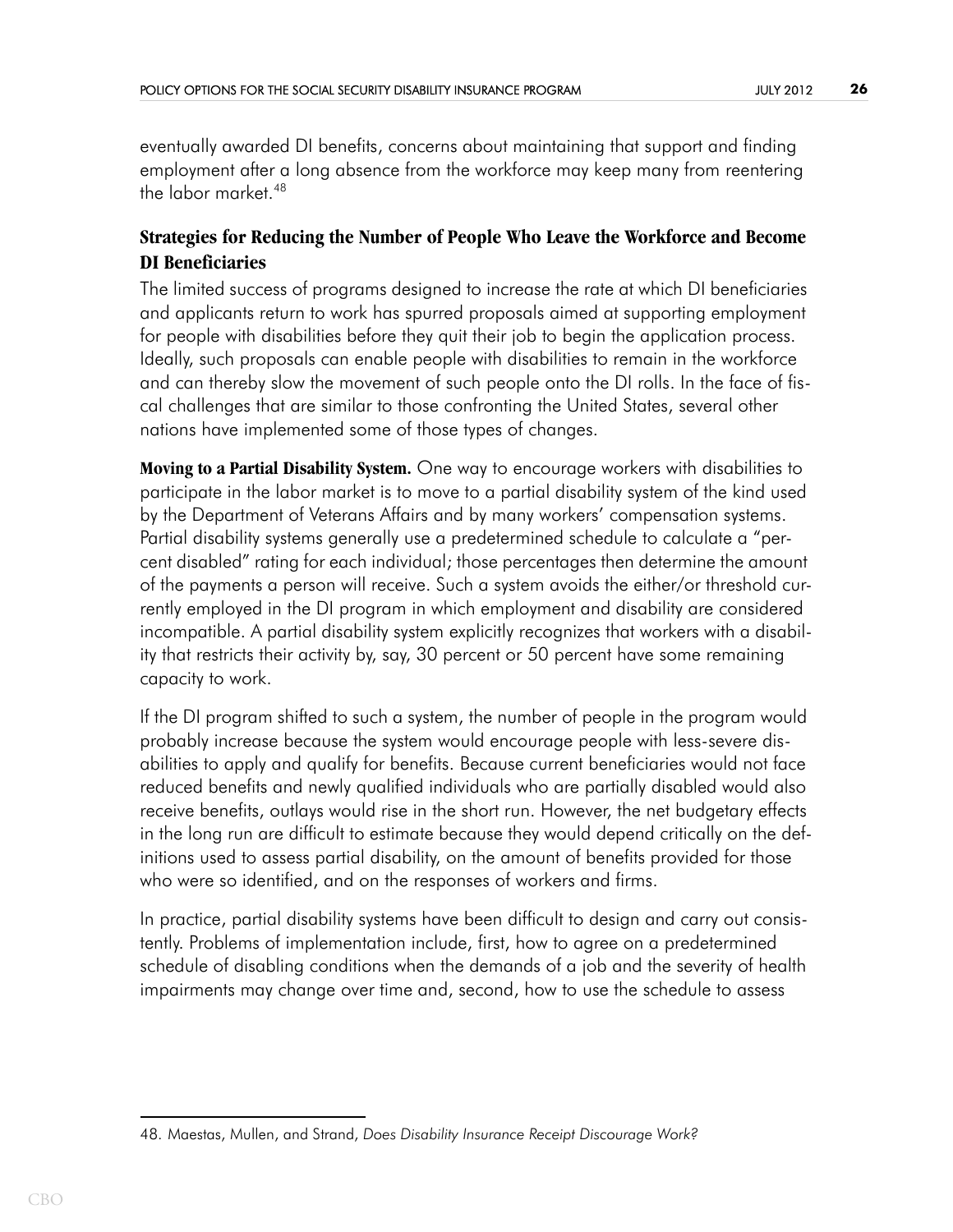different individuals in a comparable way.<sup>49</sup> The difficulty of managing partial disability systems combined with rising costs—stemming from increased administrative expenditures and lost earnings among those with partial disabilities—has led several European nations (for example, the Netherlands, Norway, and Switzerland) to move away from partial disability insurance and toward approaches that directly involve employers in helping individuals with disabilities remain in the labor market.<sup>50</sup>

**Involving Employers in Supporting Workers with Disabilities.** Employers are not allowed to discriminate against people with disabilities and are required by law to make reasonable accommodations for them in the workplace. In most cases, employers have some financial incentive (such as the costs of replacement workers, retraining, and workers' compensation) to actively participate in keeping workers with disabilities on the job. However, because the DI program is funded through a flat-rate payroll tax on employers and employees, employers do not bear the costs associated with a disabled worker who stops working and becomes a beneficiary in the DI program.

In recent years, the policies of a number of European countries have changed to transfer more of the cost of providing disability benefits to employers. One way that has been done is by making employers responsible for paying benefits for a fixed amount of time. Those periods vary from as much as two years in the Netherlands to just six months in the United Kingdom, but like workers' compensation in the United States, the programs are meant to encourage employers to accommodate workers with disabilities and provide rehabilitation services in lieu of moving such workers to a system of longterm cash benefits.<sup>51</sup> Among the countries that have adopted the employer-involvement model, strategies are being developed to assist employers in managing their workers with disabilities.<sup>52</sup> One challenge with such an approach is determining the time horizon over which a firm is responsible for an ex-employee who enters the DI program.

Lawmakers in the United States could consider similar changes. Firms could be required to provide the first, say, two years of disability insurance, in which firms cov-

<sup>49.</sup> The Institute of Medicine's Committee on Medical Evaluation of Veterans for Disability Compensation highlighted some of those challenges in a review of the Department of Veterans Affairs' disability system. See Michael McGeary and others, eds., *A 21st Century System for Evaluating Veterans for Disability Benefits* (National Academies Press, 2007), [www.iom.edu/Reports/2007/A-21st-Century-](http://www.iom.edu/Reports/2007/A-21st-Century-System-for-Evaluating-Veterans-for-Disability-Benefits.aspx)[System-for-Evaluating-Veterans-for-Disability-Benefits.aspx.](http://www.iom.edu/Reports/2007/A-21st-Century-System-for-Evaluating-Veterans-for-Disability-Benefits.aspx)

<sup>50.</sup> See Organisation for Economic Co-operation and Development, *New Ways Of Addressing Partial Work Capacity: OECD Thematic Review on Sickness, Disability, and Work Issues Paper and Progress Report* (OECD, April 2007), [www.oecd.org/dataoecd/6/6/38509814.pdf.](http://www.oecd.org/dataoecd/6/6/38509814.pdf)

<sup>51.</sup> For a discussion of the differences between the programs of other countries, see Organisation for Economic Co-operation and Development, *Sickness, Disability, and Work: Breaking the Barriers; A Synthesis of Findings Across OECD Countries*, (OECD, November 2010), [http://dx.doi.org/](http://dx.doi.org/10.1787/9789264088856-en) [10.1787/9789264088856-en](http://dx.doi.org/10.1787/9789264088856-en).

<sup>52.</sup> See also the various OECD publications that make up the OECD series *Sickness, Disability, and Work* at [www.oecd.org/els/disability.](http://www.oecd.org/els/disability)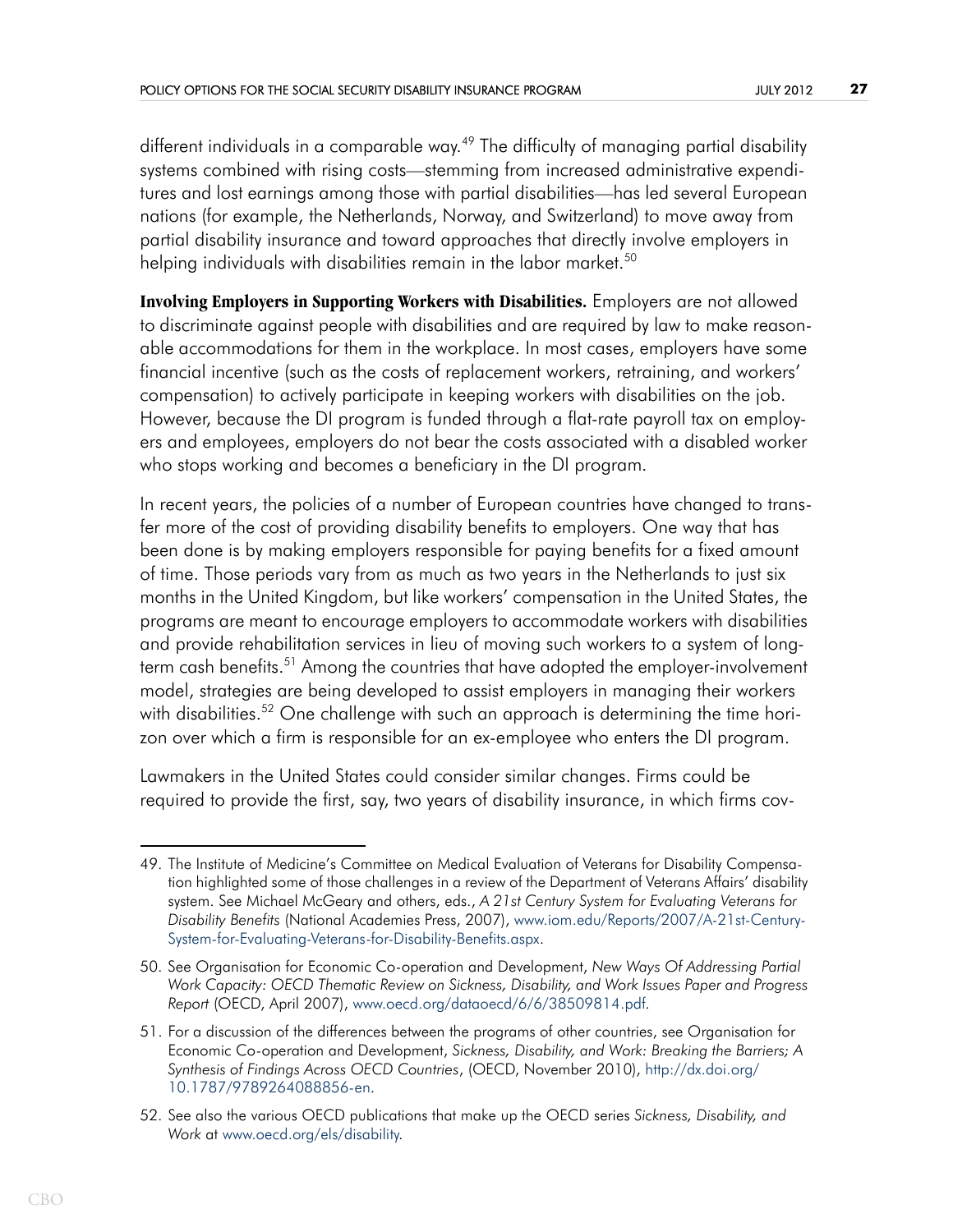ered some portion of a worker's earnings before he or she was awarded DI benefits. Private-market provision of such short-term disability insurance—similar to arrangements in some European nations—might develop in that environment.<sup>53</sup> As an alternative to requiring firms to provide insurance, employers who did so, and whose private insurance agents cooperated with SSA in managing their cases, could be granted a reduction in DI tax rates. Firms that did not offer private insurance could be charged a higher DI tax rate, an approach that Switzerland has adopted.<sup>54</sup>

Another way in which European nations have encouraged employers to accommodate workers with disabilities rather than move them to cash benefit programs is by applying "experience rating" to the contributions employers make for disability benefits. In the context of the DI program, experience rating would mean raising the DI payroll taxes of firms whose workers became beneficiaries of the DI program at above-average rates or lowering the payroll taxes of firms whose workers claimed benefits at below-average rates. Experience rating provides a financial incentive for employers to engage in practices that promote continued work by people with disabilities.<sup>55</sup> The Netherlands and Finland use such a strategy, as do workers' compensation programs and the unemployment insurance program in the United States.<sup>56</sup>

One criticism of experience rating is that it could push employers away from hiring people with disabilities, potentially increasing growth in the number of beneficiaries in the DI program. That type of behavior is illegal and would come with significant costs if it was discovered. Uncovering and prosecuting such behavior, however, might be difficult.

<sup>53.</sup> For details of such a proposal, see Autor and Duggan, *Supporting Work: A Proposal for Modernizing the U.S. Disability Insurance System*.

<sup>54.</sup> Ibid. For further discussion, see Burkhauser and Daly, *The Declining Work and Welfare of People with Disabilities*.

<sup>55.</sup> Ibid.

<sup>56.</sup> Organisation for Economic Co-operation and Development, *Sickness, Disability, and Work: Breaking the Barriers*.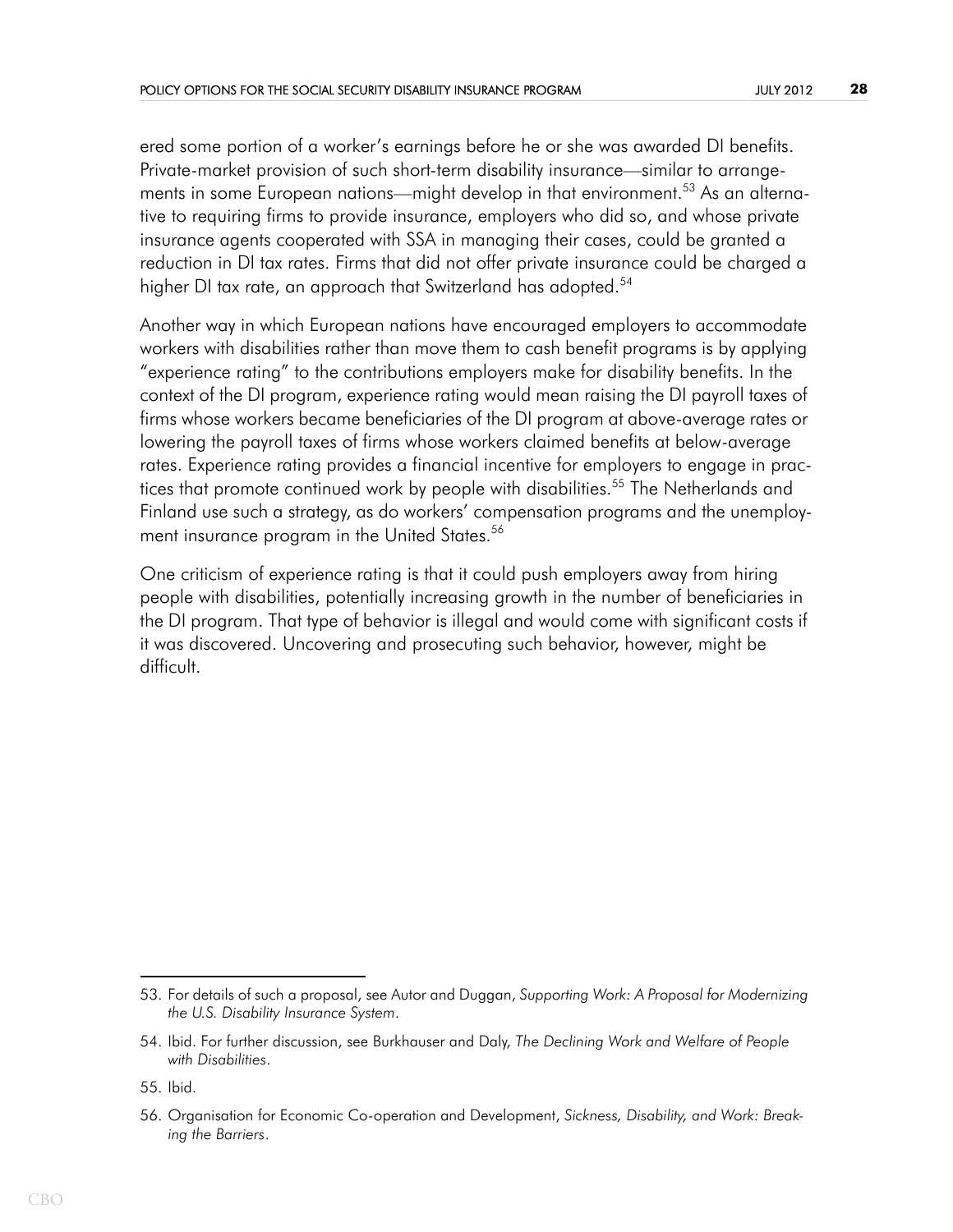# **About This Document**

This Congressional Budget Office study was prepared at the request of the Ranking Member of the Senate Budget Committee. In keeping with CBO's mandate to provide objective, impartial analysis, the report contains no recommendations.

Jonathan Schwabish of CBO's Health, Retirement, and Long-Term Analysis Division wrote the report under the supervision of Joyce Manchester and Linda Bilheimer. Sheila Dacey, Charles Pineles-Mark, and David Rafferty of CBO contributed significantly to the analysis, as did the staff of the Joint Committee on Taxation, which estimated how some of the policy options would affect federal revenues. Molly Dahl, Noah Meyerson, and Andrew Stocking of CBO provided helpful comments.

The work benefited from contributions by Mary Daly of the Federal Reserve Bank of San Francisco while she was a visiting scholar at CBO. In addition, Mark Duggan of the University of Pennsylvania, Jason Fichtner of George Mason University, Kathy Ruffing of the Center on Budget and Policy Priorities, and Jack Smalligan of the Brookings Institution (on leave from the Office of Management and Budget) offered comments. The assistance of external reviewers implies no responsibility for the final product, which rests solely with CBO.

Leah Mazade edited the study. Jeanine Rees and Maureen Costantino prepared the report for publication. The report is available on CBO's Web site [\(www.cbo.gov\)](http://www.cbo.gov).

Douglas W. Elmendy

Douglas W. Elmendorf **Director** 

July 2012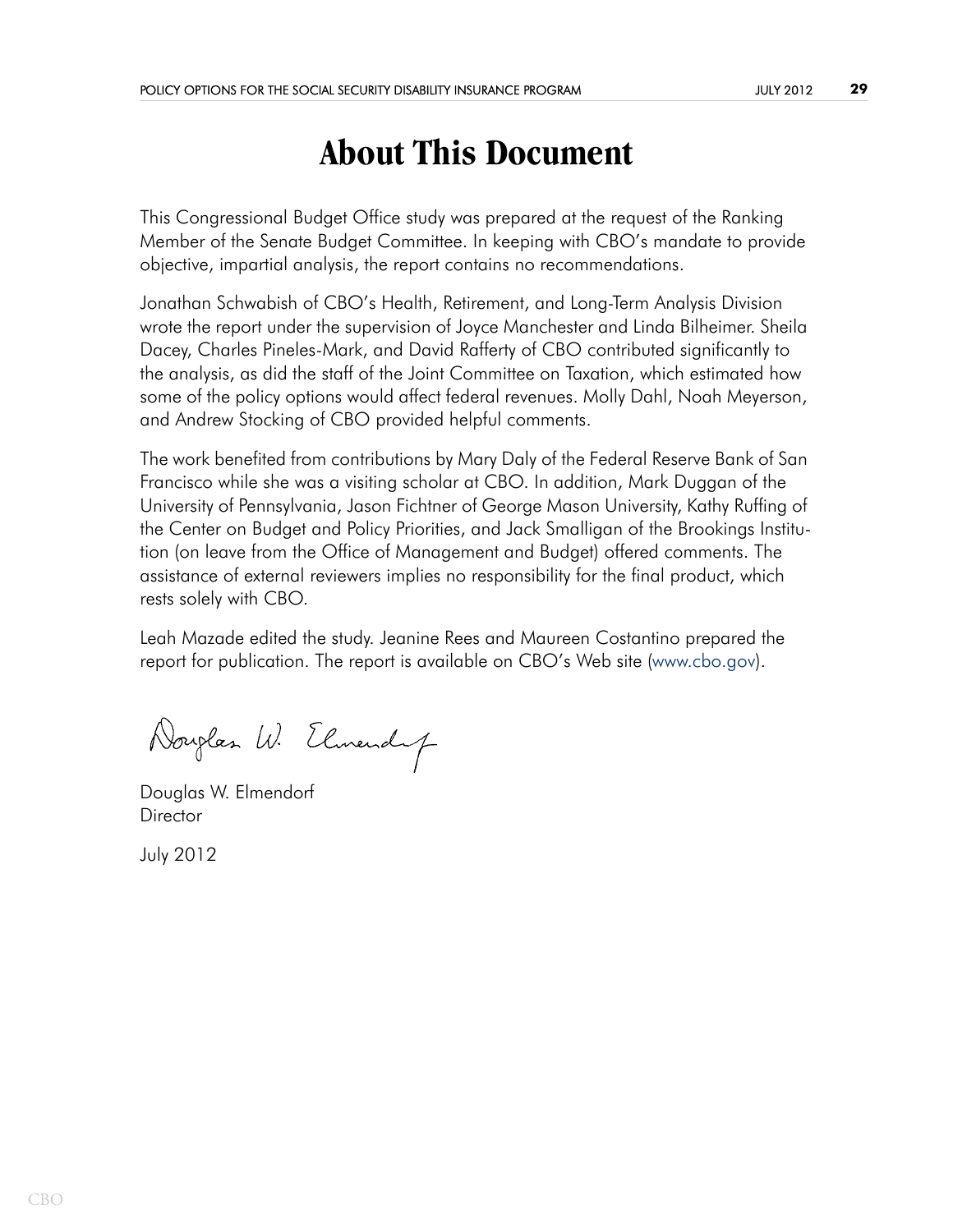## <span id="page-29-0"></span>**Figure 1. Return to Reference**

## **Fraction of the Working-Age Population (People Ages 20 to 64) Receiving Disability Insurance Benefits**



Note: White bars indicate recessions.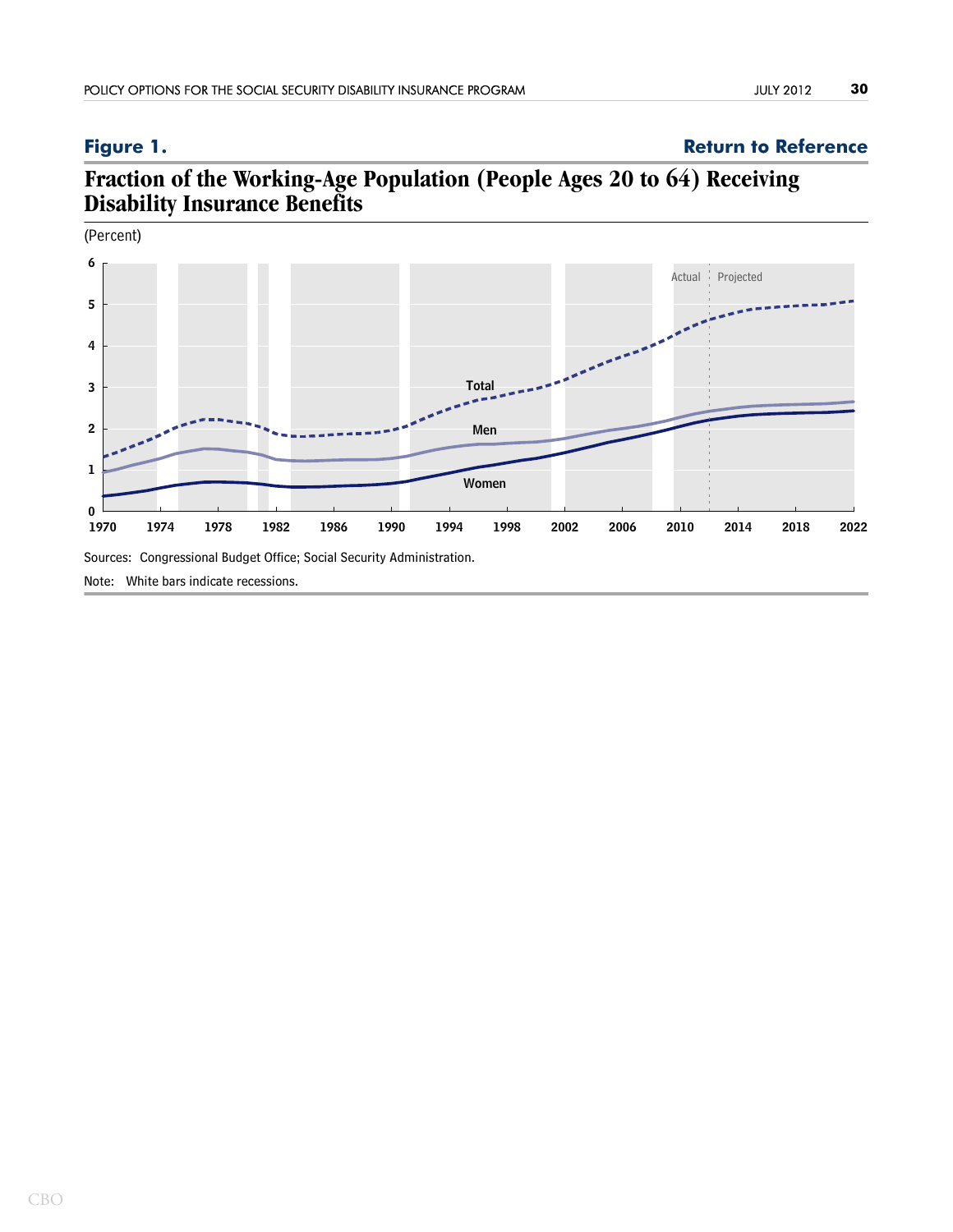### <span id="page-30-0"></span>**Table 1. [Return to Reference](#page-11-0)**

## **Summary of Possible Approaches to Changing the Disability Insurance Program**

|                                                                                                                | Number of<br><b>Disabled Worker</b><br><b>Beneficiaries</b><br>Affected in 2022<br>(Thousands) | <b>Effect on DI Revenues or Outlays</b> |              |                                                                                                |
|----------------------------------------------------------------------------------------------------------------|------------------------------------------------------------------------------------------------|-----------------------------------------|--------------|------------------------------------------------------------------------------------------------|
|                                                                                                                |                                                                                                | In Billions of<br>Dollars in 2022       | $\ln 2022^a$ | <b>Percentage Change from Currently</b><br><b>Scheduled Revenues or Outlays</b><br>In $2037^b$ |
|                                                                                                                | Reducing the DI Program's Fiscal Imbalance                                                     |                                         |              |                                                                                                |
|                                                                                                                | Effects on Revenues                                                                            |                                         |              |                                                                                                |
| <b>Increase Revenues</b>                                                                                       |                                                                                                |                                         |              |                                                                                                |
| Raise the DI tax rate by 0.4 percentage points <sup>c</sup>                                                    | n.a.                                                                                           | 28                                      | 18           | 22                                                                                             |
| Increase the amount of earnings that are taxable <sup>c</sup>                                                  | n.a.                                                                                           | 13                                      | 8            | 8                                                                                              |
|                                                                                                                | Effects on Outlays                                                                             |                                         |              |                                                                                                |
| Change the DI Benefit Formula                                                                                  |                                                                                                |                                         |              |                                                                                                |
| Reduce all benefits by 15 percent                                                                              | 6,200                                                                                          | $-22$                                   | $-11$        | $-14$                                                                                          |
| Reduce DI benefits for people age 53 and older                                                                 | 1,900                                                                                          | $-6$                                    | $-3$         | $-7$                                                                                           |
| Change How DI Benefits Grow Over Time-Reduce<br>COLAs by Using a Different Measure of Inflation <sup>d,e</sup> | 10,100                                                                                         | $-3$                                    | $-1$         | $-2$                                                                                           |
| <b>Change Eligibility Rules</b>                                                                                |                                                                                                |                                         |              |                                                                                                |
| Eliminate eligibility starting at age 62 <sup>f</sup><br>Require applicants to have worked more in             | 500                                                                                            | $-12$                                   | -6           | -6                                                                                             |
| recent years                                                                                                   | 400                                                                                            | $-8$                                    | -4           | $-5$                                                                                           |
| Increase the age at which disability requirements<br>become less restrictive                                   | 50                                                                                             | $-1$                                    | -1           | $-3$                                                                                           |
| Change Waiting Periods-Extend the Waiting<br>Period for Benefits from 5 Months to 12 Months                    | 900                                                                                            | $-11$                                   | $-6$         | $-7$                                                                                           |
|                                                                                                                | Providing Greater Support to DI Beneficiaries-Effects on Outlays                               |                                         |              |                                                                                                |
| Increase the COLA by 1 Percentage Pointd                                                                       | 10,100                                                                                         | 16                                      | 8            | 6                                                                                              |
|                                                                                                                |                                                                                                |                                         |              |                                                                                                |
| Eliminate the 5-Month Waiting Period                                                                           | 900                                                                                            | 8                                       | 4            | 5                                                                                              |

Source: Congressional Budget Office.

Note:  $DI =$  disability insurance; n.a. = not applicable; COLA = cost-of-living adjustment.

- a. Changes are measured against CBO's March 2012 baseline; see Congressional Budget Office, Updated Budget Projections: Fiscal Years [2012 to 2022](http://www.cbo.gov/publication/43119) (March 2012).
- b. Changes are measured against estimates in Congressional Budget Office, [The 2012 Long-Term Budget Outlook](http://www.cbo.gov/publication/43288 ) (June 2012).
- c. Estimates of revenues for 2022 provided by the staff of the Joint Committee on Taxation.
- d. CBO's estimates for options affecting COLAs apply to all beneficiaries; estimates for all other options that change outlays apply only to new beneficiaries in 2013 and later.
- e. CBO's estimates for this option apply the reduction in the COLA to beneficiaries of the entire Social Security system—the Old-Age and Survivors (OASI) and Disability Insurance programs—and to recipients of Supplemental Security Income. The table shows only the savings to the DI program. Savings for all three programs would total \$25.0 billion in 2022.
- f. CBO's estimates for this option apply the elimination of eligibility to DI beneficiaries only. The resulting savings are offset by an increase in OASI benefits of \$9.3 billion in 2022, for a net reduction in Social Security spending of \$2.4 billion in that year.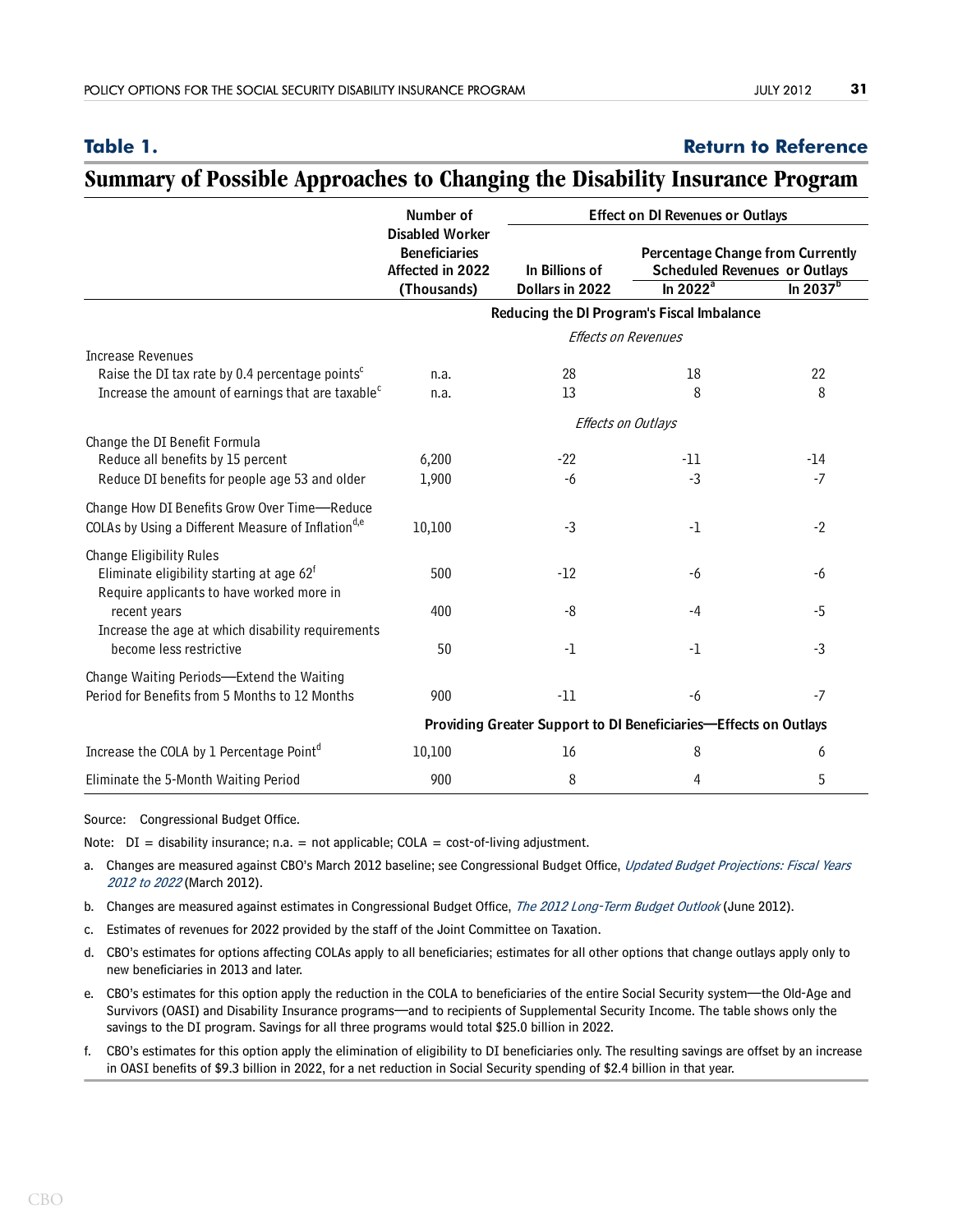### <span id="page-31-0"></span>**Box 1. Box 1. Return to Reference**

## **Other Federal Programs That May Be Affected by Changes to the Disability Insurance Program**

The Social Security Disability Insurance (DI) program is linked to many other federal programs, most notably the Old-Age and Survivors Insurance (OASI) program, the retirement component of the Social Security system; the Supplemental Security Income (SSI) program; and federal health care programs, including Medicare and Medicaid. Changes to the DI program that affected a person's eligibility for DI benefits could have an impact on spending for OASI, Medicare, SSI, and Medicaid. Changes to the DI program that affected the size of the DI benefit that a person received but did not alter the eligibility criteria for the program would generally affect spending for SSI and Medicaid but not spending for OASI or Medicare. Because of the additional time that would have been required, the Congressional Budget Office (CBO) has not estimated how the policy options considered in this study would affect spending for and participation in those other federal programs. (In a formal cost estimate for legislation, CBO would attempt to assess the combined effects for all of the affected programs.)

## **The Old-Age and Survivors Insurance Program**

The reduced spending for the DI program that resulted from policy options to tighten its eligibility requirements would be partially offset by increased spending for OASI. The offset is partial because not everyone who would lose their eligibility for DI benefits would be eligible for OASI, and people who would be eligible for OASI would generally receive a smaller benefit under that program's rules.

Most people who became ineligible for the DI program because of a change in policy would probably apply for OASI benefits as soon as they became eligible for them, at age 62. The benefits they would receive from the retirement program would be smaller than those they would have received from the DI program, CBO expects, because retirement benefits are reduced for workers who claim them before the full retirement age (the age of eligibility for unreduced Social Security retirement benefits) and most people who lost their eligibility for DI benefits would claim retirement benefits at the earliest possible opportunity. (Individuals who claim retirement benefits at age 62 currently receive 75 percent of the benefit they would have received if they had been eligible for the DI program; that proportion is scheduled to decline to 70 percent by 2022.) In 2010, more than 7 percent of initial DI awards went to people age 62 or older; another 52 percent of awards went to people ages 50 to 61. (Changes in policy that are directed at older DI recipients, such as not allowing people age 62 or older to apply for DI benefits, would have a much greater impact on OASI than would policies directed at younger people because a larger share of the people affected would be eligible for OASI.)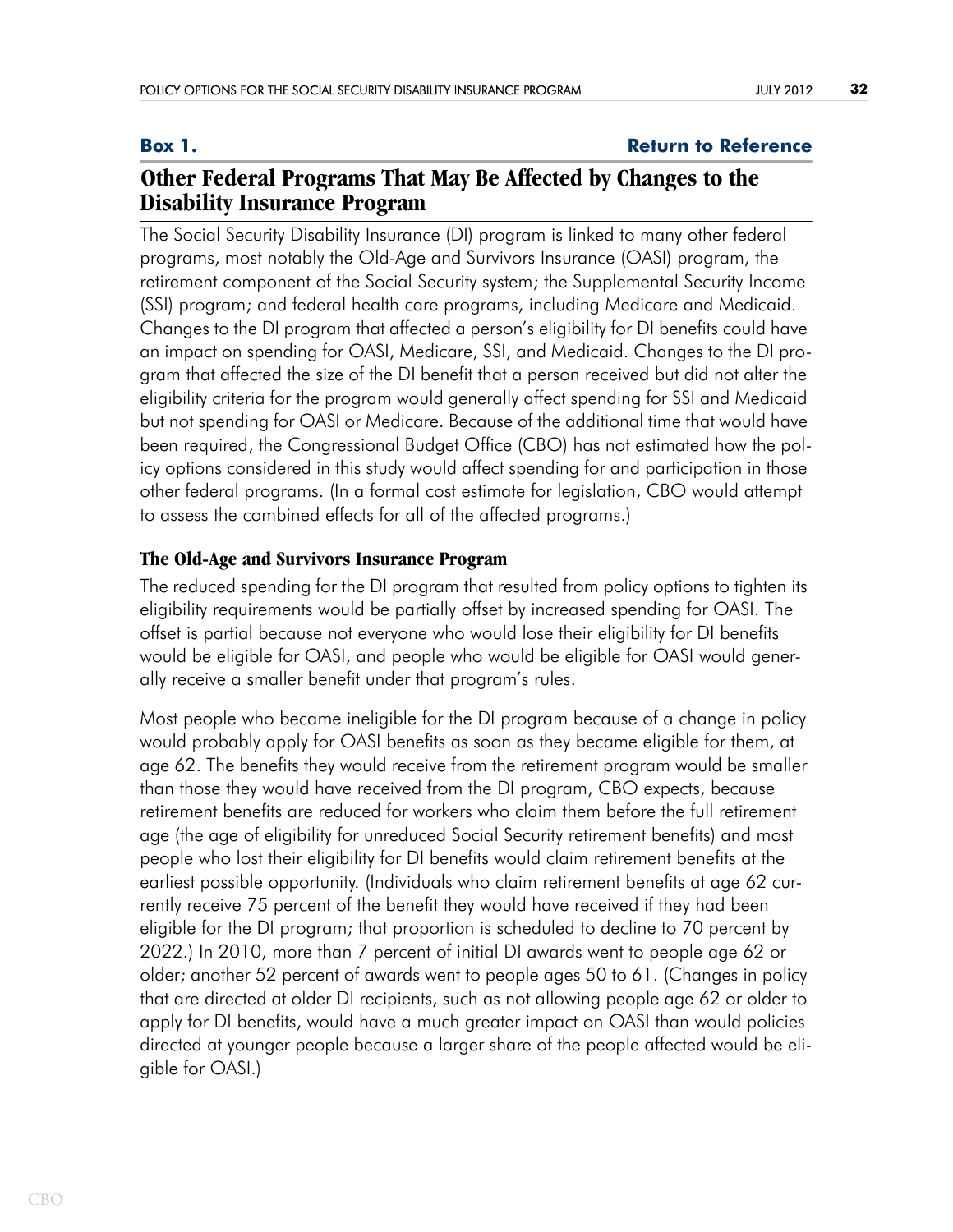### **Medicare**

Because almost all DI beneficiaries are eligible for Medicare after a two-year waiting period, changes to the eligibility requirements for the DI program would also affect the number of people who were eligible for Medicare and, correspondingly, spending for that program. The effects would probably be significant: Medicare's spending per disabled beneficiary averaged about \$10,500 in 2009, or more than 80 percent of the DI benefits that the average disabled beneficiary received in that year. Policies that reduced the number of people who were receiving DI benefits would also lower spending for Medicare. However, policies that decreased average DI benefits without reducing the number of people who received them would not affect Medicare's spending.

## **Supplemental Security Income**

The Supplemental Security Income program was established in 1974 to provide cash assistance to individuals with low income and few assets who are also disabled or elderly. The disability standard is the same for the SSI and DI programs; however, the DI program provides benefits only to people with a sufficient history of work. About 15 percent of DI beneficiaries concurrently receive benefits from the SSI program, and about 30 percent of DI beneficiaries received SSI benefits at some point during their first five years of eligibility for the DI program. Accordingly, policy options that increased or decreased spending for the DI program would tend to have partially offsetting budgetary effects in the SSI program.

For example, a policy option that lowered benefits from the DI program would increase SSI's costs, for two reasons: First, dually eligible beneficiaries would receive larger SSI benefits to partially offset the income from the DI program that they would lose, and, second, some DI recipients who were not currently eligible for SSI benefits would become eligible because their income would be lower as a result of the reduced DI benefits they would receive under the policy option. Thus, a policy that lengthened the DI program's waiting period for benefits would probably increase the number of people eligible for the SSI program and the average benefit that the program paid, because the policy would reduce beneficiaries' income to below the SSI eligibility threshold (or to further below the threshold) during the extended waiting period.

By comparison, options that increased DI benefits would generally lead to lower SSI costs. And proposals that changed the definition of disability in both programs would affect spending for both programs in the same direction.

### **Medicaid**

The DI program is not tied specifically to Medicaid. But any policy that affected eligibility for SSI benefits would generally affect eligibility for Medicaid because in most states, SSI beneficiaries are automatically eligible for Medicaid. Thus, a person who is eligible for both the DI and SSI programs is usually eligible for Medicaid's coverage of his or her health care costs during the two-year waiting period for Medicare; those costs are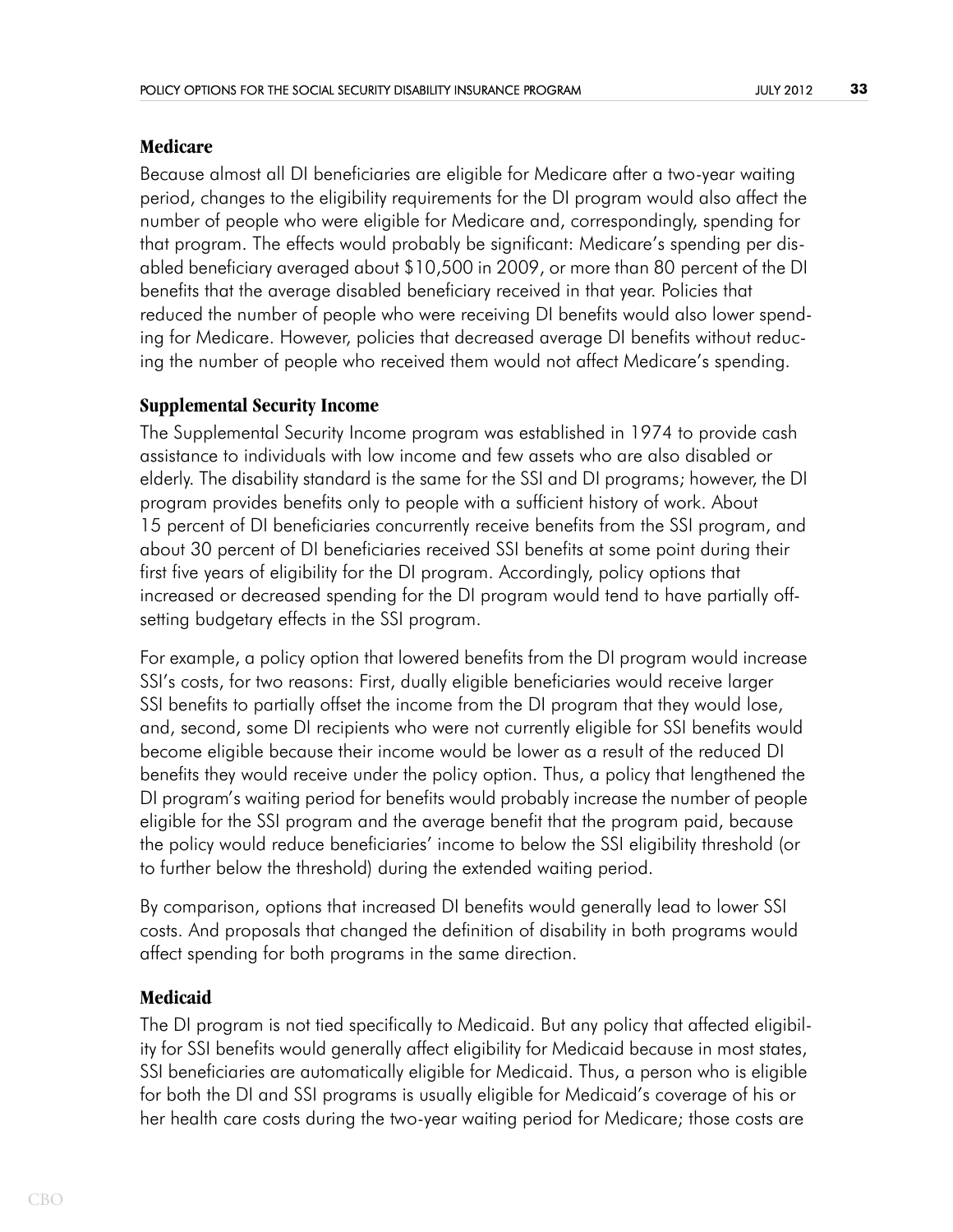shared by the federal government and the states. After individuals who are eligible for both DI and SSI benefits gain access to Medicare, Medicaid continues to cover costs and services that Medicare does not pay for.

A policy option that changed the number of DI beneficiaries or the program's benefits could affect federal Medicaid costs by shifting some people between Medicaid coverage groups that generate different federal payments to states, even if the option did not change the overall number of people eligible for Medicaid. For example, beginning in 2014, the Affordable Care Act (ACA) will extend Medicaid coverage to additional lowincome people in states that choose to undertake that expansion.<sup>57</sup> The federal government will pay a larger share of the costs for those new enrollees as compared with the federal share of costs for people who were eligible for Medicaid under prior law. As a result, the federal share of any additional Medicaid costs stemming from a change in the DI program will depend on whether an individual falls into the new ACA-coverage group or into a prior-law-coverage group.

## **Health Insurance Exchanges**

Policies that changed the number of DI beneficiaries or the program's benefits could affect federal payments for premium or cost-sharing assistance provided through health insurance exchanges that will be established under the ACA. Beginning in 2014 under that legislation, certain people who do not qualify for Medicaid or for affordable insurance coverage from other sources will be eligible for subsidies to purchase health insurance through the exchanges. The amount of the subsidy for which a qualified individual is eligible will vary with his or her income. Policies that modified DI benefits would tend to alter the costs of those subsidies by changing the number of people who would be eligible for them and the amount of the subsidies those individuals would receive.

## **Revenues and Other Federal Programs**

Changes to the DI program would have a smaller impact on revenues (apart from those dedicated to the DI program and those associated with the subsidies provided through health insurance exchanges) and on other government programs than they would have on the programs discussed above. Some of the policy options that CBO analyzed would affect tax receipts because workers and their dependents might work more or less and thus have more or less in taxable earnings. In addition, some of the policy options would affect benefits under the Supplemental Nutrition Assistance Program (formerly known as food stamps), which uses income and assets to determine eligibility. Moreover, the policy options would interact with workers' compensation programs.

<sup>57.</sup> The ACA comprises the Patient Protection and Affordable Care Act (Public Law 111-148) and the health care provisions of the Health Care and Education Reconciliation Act of 2010 (P.L. 111-152).